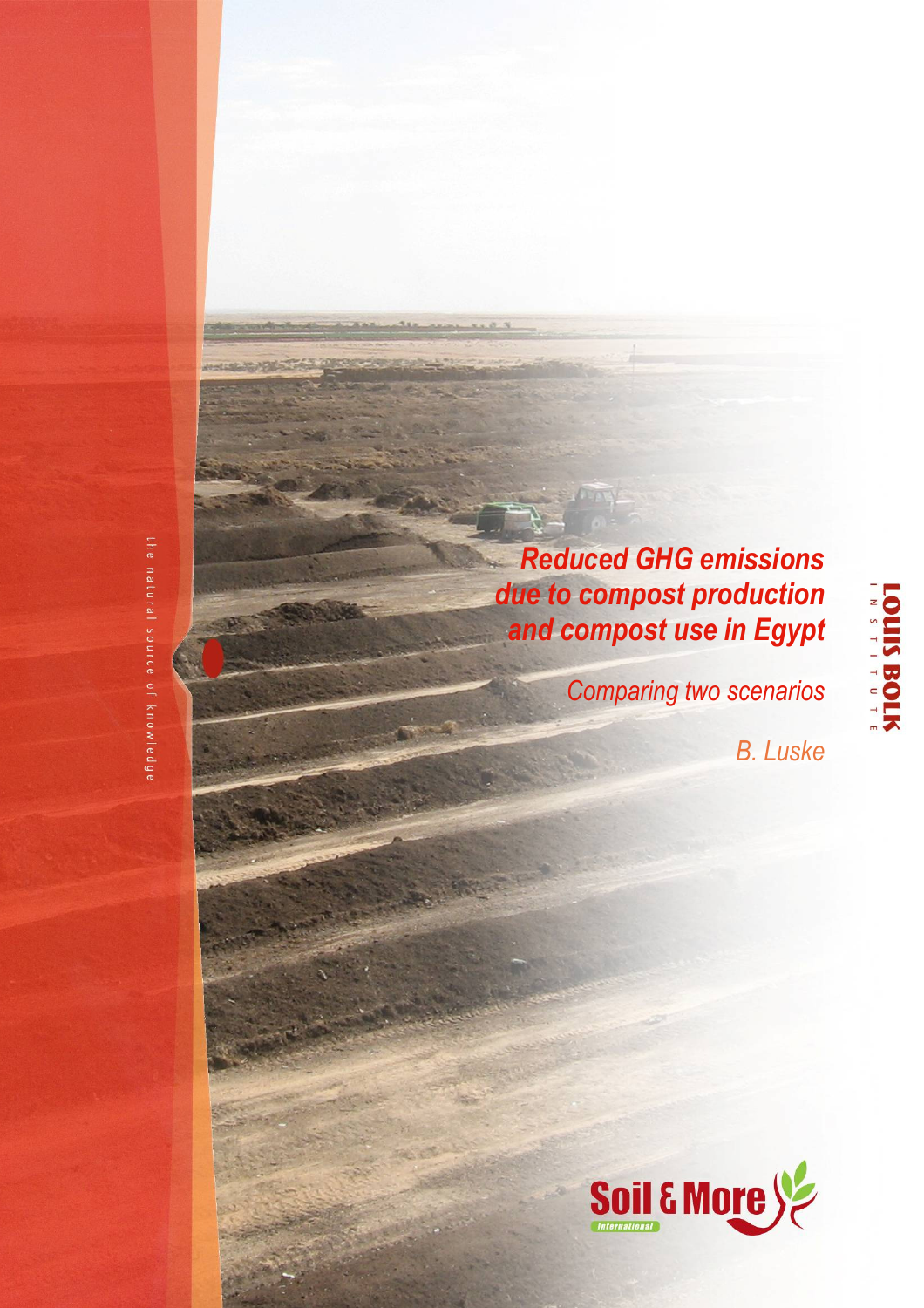© 2010 Louis Bolk Institute Reduced GHG emissions due to compost production and compost use in Egypt, Comparing two scenarios, B. Luske, 30 pages. 2010-016-LbD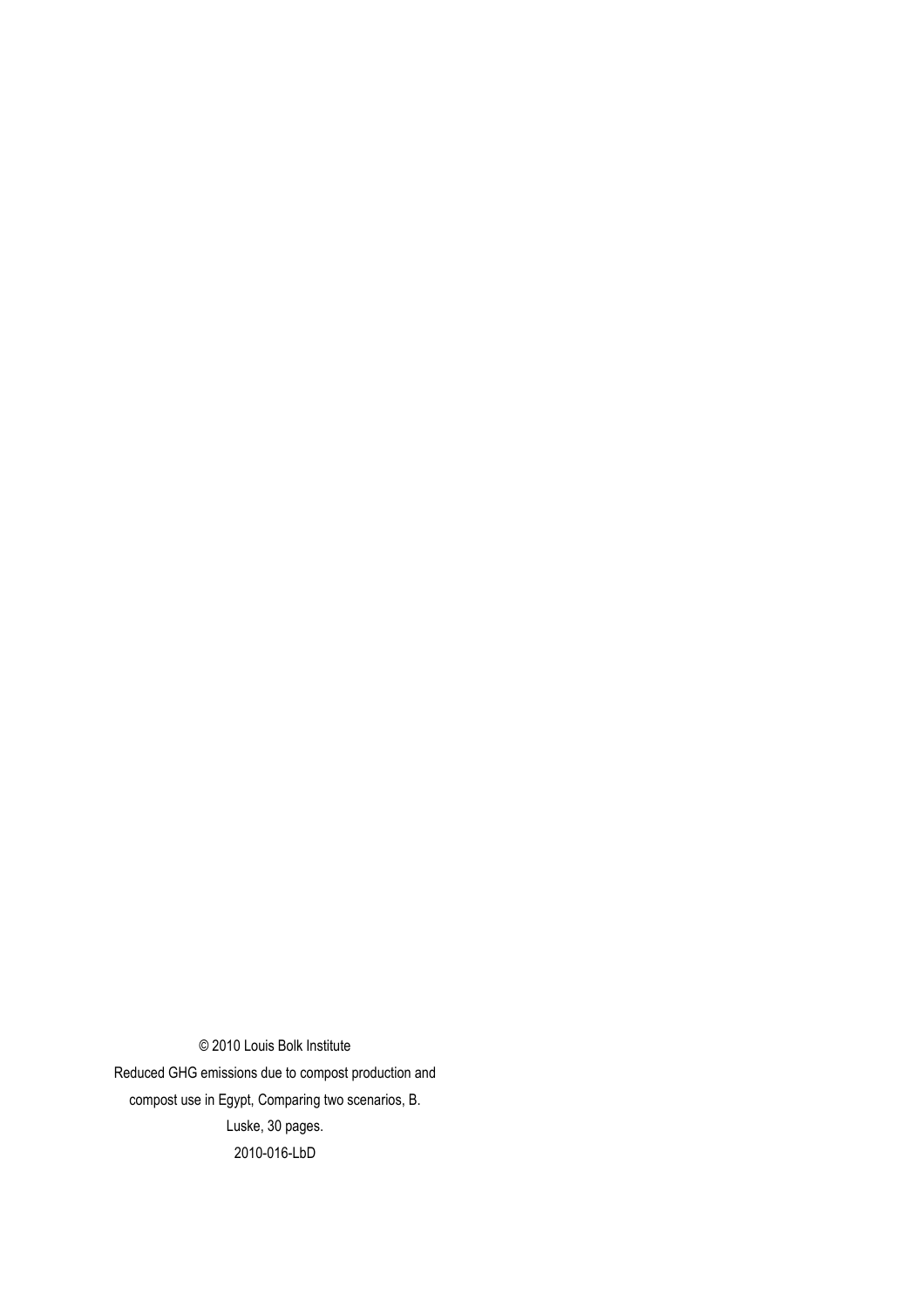# Preface

This study is carried out by B. Luske, representative of The Louis Bolk Institute, on request of Soil and More International BV.

Soil and More International BV specialized in the field of composting as an emission reduction methodology and carbon footprint calculations of products. Often the company is asked by costumers to clarify the emission reduction potential of its composting projects in various developing countries. Furthermore, costumers are interested in the emission reduction which can be reached by substituting chemical fertilizers with compost. Soil and More International BV requested for a science based study where these two topics are clarified a long a case study, which resulted in this document.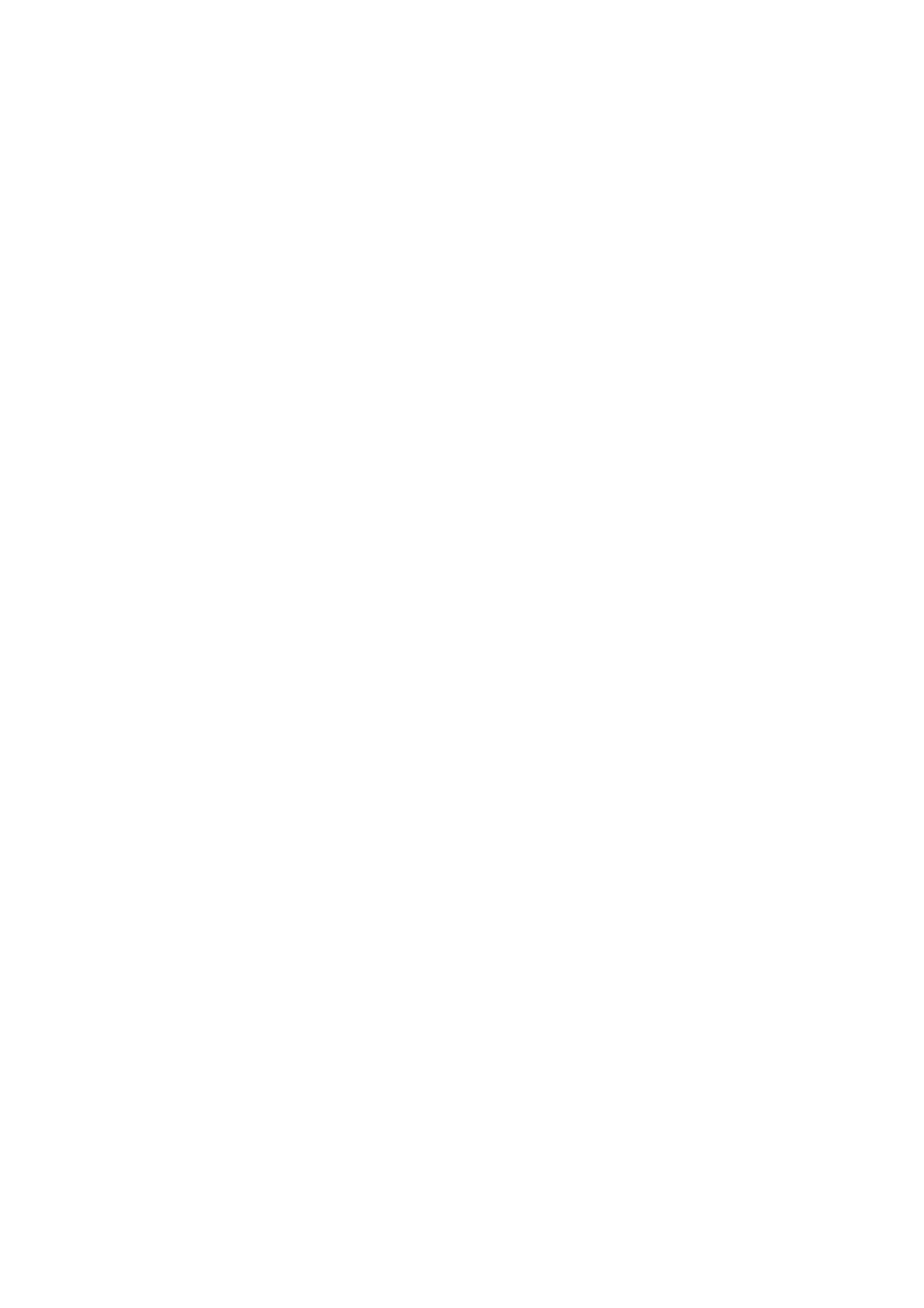# **Contents**

| Preface        |                                                                     | $\sqrt{3}$ |
|----------------|---------------------------------------------------------------------|------------|
| Contents       |                                                                     | 5          |
| Summary        |                                                                     | 7          |
| 1 Introduction |                                                                     | 9          |
| 1.1            | Compost and climate                                                 | 9          |
| 1.2            | Research objective                                                  | 9          |
| 1.3            | Research questions                                                  | 9          |
| 2 Methods      |                                                                     | 11         |
| 2.1            | Approach                                                            | 11         |
| 2.2            | System boundaries                                                   | 11         |
| 2.3            | Functional unit                                                     | 11         |
| 2.4            | <b>Emission calculations</b>                                        | 13         |
|                | 2.4.1 Baseline scenario                                             | 13         |
|                | 2.4.2 Compost scenario                                              | 15         |
|                | 2.4.2.1 Input materials                                             | 17         |
|                | 2.4.2.2 Emissions during composting                                 | 18         |
|                | 2.4.2.3 Compost application                                         | 20         |
| 3 Results      |                                                                     | 19         |
| 3.1            | Carbon footprint of compost at farm gate                            | 23         |
| 3.2            | Carbon footprint of citrus in the baseline and the compost scenario | 23         |
|                | 4 Conclusions and discussion                                        | 23         |
| 4.1            | Approach taken to illustrate emission reduction                     | 27         |
| 4.2            | Emissions due to compost use versus the baseline scenario           | 27         |
| 4.3            | Other effects of compost use                                        | 28         |
| References     |                                                                     | 29         |
|                | Annex 1: Soil emissions                                             | 33         |
|                | Direct and indirect emissions of nitrous oxide                      | 33         |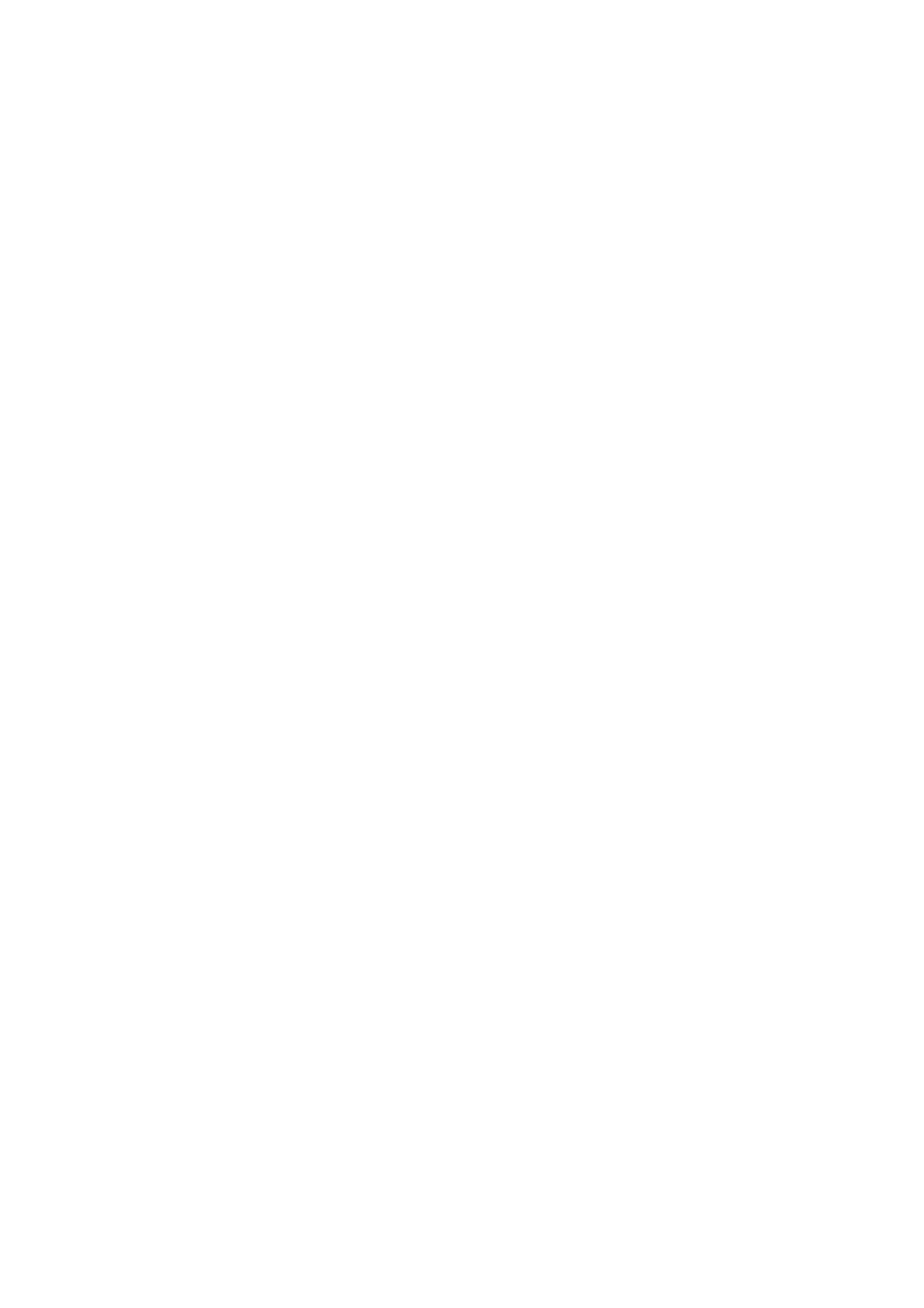# **Summary**

Composting has been acknowledged as an emission reduction methodology by the UNFCCC. The emission reduction reached by the composting project is determined by comparing the composting scenario with the applicable baseline scenario. The objective of this study was on the one hand to clarify the emission reduction methodology of a composting facility in Egypt and on the other hand to extend this methodology with an example to illustrate the effect of compost use on greenhouse gas emissions. In this study, the emissions in a scenario where compost originating from a compost facility near Alexandria is used on a citrus farm in Egypt, were compared with a hypothetical baseline scenario where organic waste is not recycled and chemical fertilizer is used on the farm. The results show that the composting scenario causes significant lower emissions than the baseline scenario. This is mainly due to the avoidance of methane emissions from organic waste dumping, but also emissions due to chemical fertilizer production are avoided. The third reason for lower emission in the composting scenario is soil carbon sequestration. The composting scenario on the other hand also causes extra emissions due the transportation of biomass and fuel use for windrow turning. Although not showed in this study, it must be mentioned that compost has other beneficial effects, like improving soil fertility, improving the buffering capacity and reducing the risk for pathogens.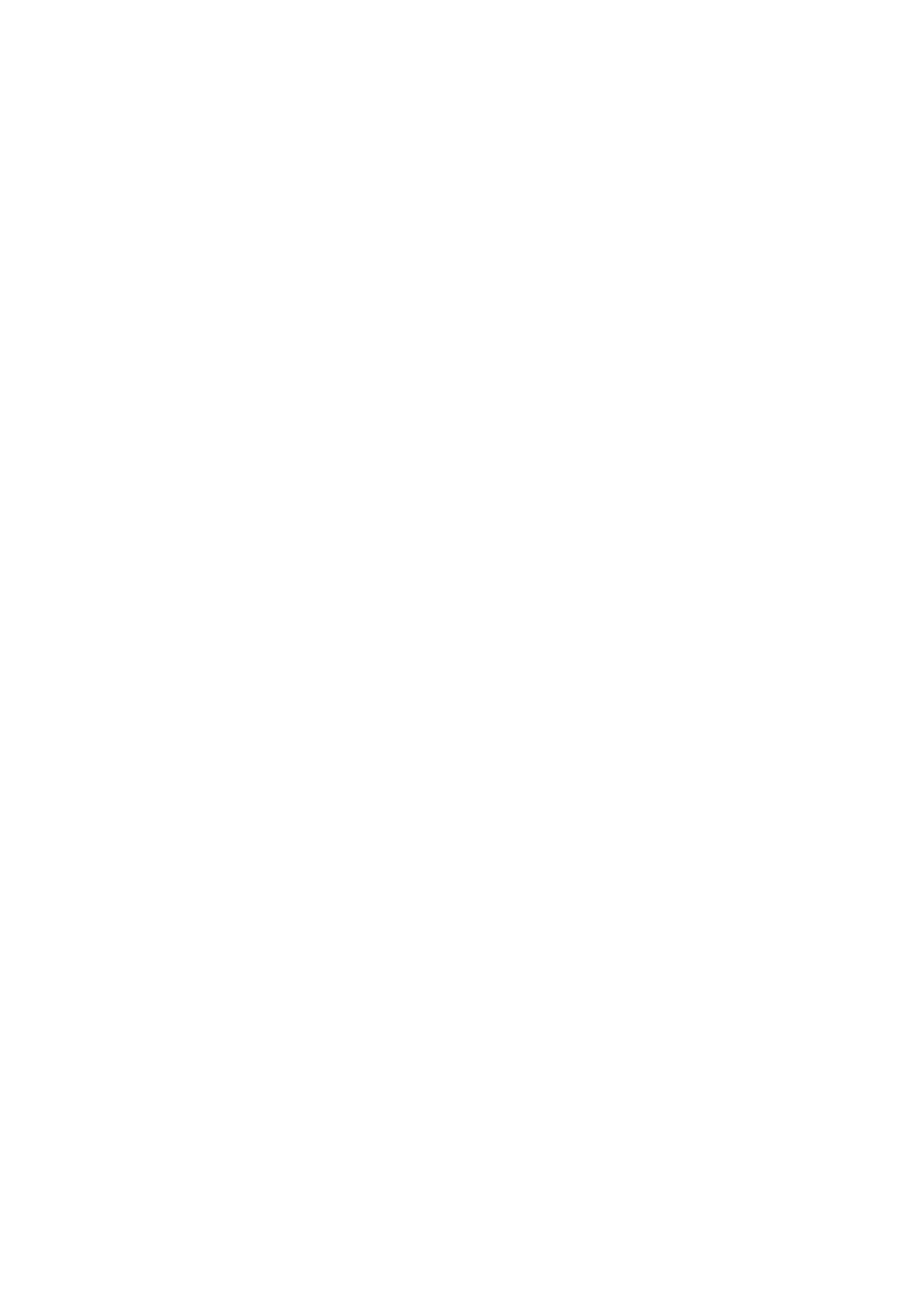## 1 Introduction

### 1.1 Compost and climate

Composting is acknowledged by the UNFCCC as one of the few emission reduction methodologies related to agriculture (methodology number AM0025, www.unfccc.int/methodologies/PAmethodologies/index.html). The methodology stimulates recycling of organic waste. By composting, organic matter originating from multiple waste streams is going through a process which kills pathogens. It results in compost which contains stable organic material which is useful for agricultural fields as a soil improver. Soil fertility, structure, water holding capacity and buffering capacity are all improved by this means.

Composting is only acknowledged as an emission reduction project if the "baseline scenario" in a specific country causes significant greenhouse gas emissions (UNFCCC/CCNUCC, 2008). This is for instance the case in Egypt, where most of the waste is land filled or illegally dumped. When organic waste is land filled, a fermentation or rotting process will start due to a lack of oxygen. During fermentation microbes will emit methane, a greenhouse gas which is ca 25 times stronger than carbon dioxide. The new composting scenario, "avoids" the emission of methane for a substantial part, but on the other hand causes more emissions due to the transport of biomass and fuel use on the composting facility. The emissions of N<sub>2</sub>O due to microbial activities may also be higher during composting than during fermentation.

### 1.2 Research objective

The objective of the study was to clarify the emission reduction methodology of composting projects and to extend this method with compost usage in a case study. Both reduced and increased emissions are taken into account in the assessments.

## 1.3 Research questions

The following research questions were distinguished:

- 1. How is the emission reduction of a composting facility calculated?
- 2. What is the carbon footprint of 1 ton of compost at farm gate?
- 3. How does the carbon footprint of citrus look like in two different scenarios: one with and one without compost?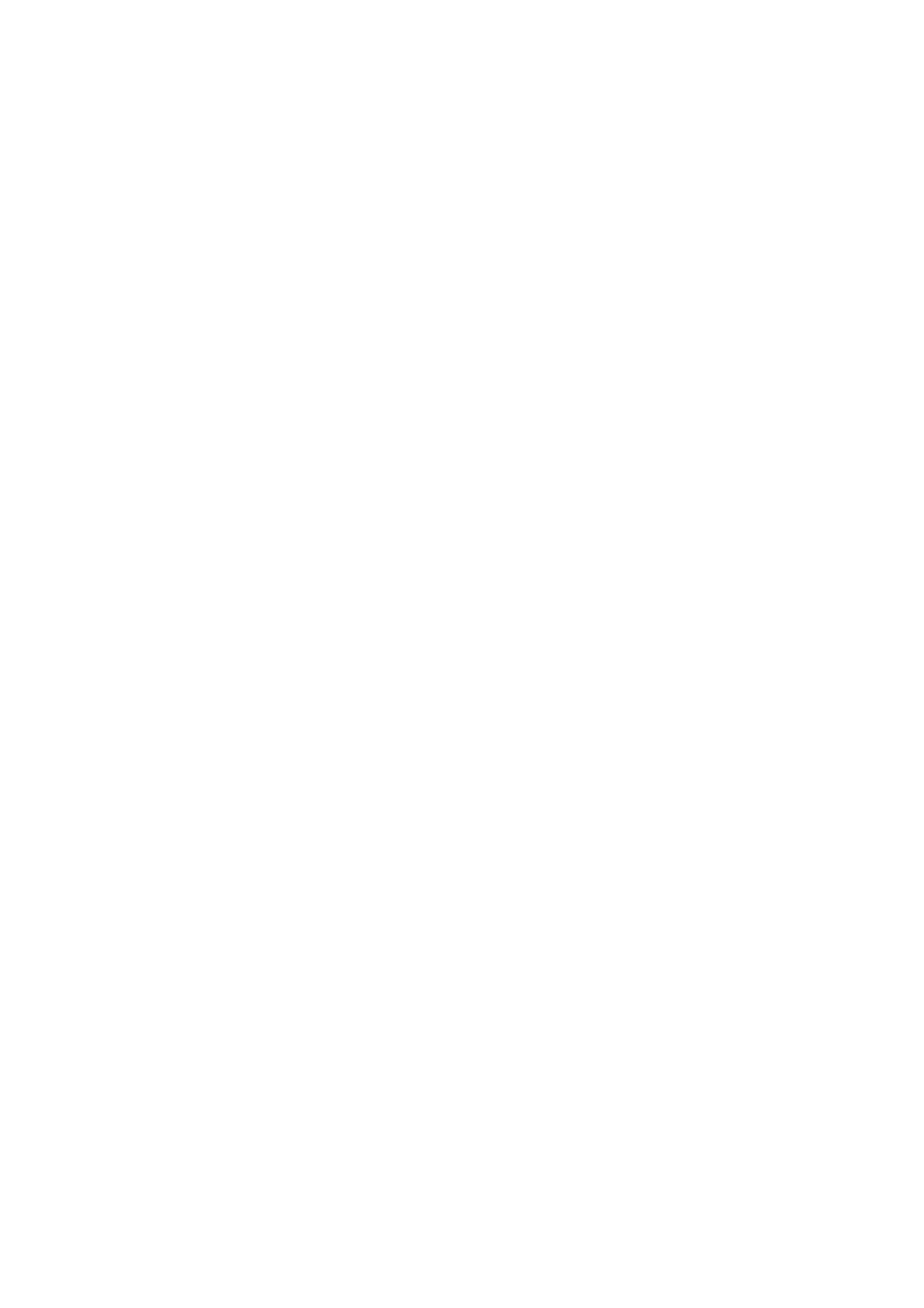# 2 Methods

### 2.1 Approach

To illustrate the beneficial effect of composting on climate, emissions due to compost and fertilizer production and use were compared. For this purpose, the greenhouse gas emissions of two different situations were compared:

- 1. a baseline scenario where organic waste is land filled and agriculture uses chemical nitrogen fertilizer
- 2. a second scenario where different organic waste materials are processed into compost which is used for organic farming.

In the baseline scenario, most of the organic waste material is not used for recycling, but is transported to a landfill, or illegally dumped. Furthermore, the agricultural fields are fertilized with ammonium nitrate in the baseline scenario. In the second scenario, waste materials included in the baseline scenario are used for composting at a composting facility near Alexandria. This composting facility is founded by Soil and More International and is acknowledged as an emission reduction project by TUEV-Nord. TUEV-Nord is accredited by the UNFCCC to validate and verify emission reduction projects. In order to be acknowledged as an emission reduction methodology, one important requirement is additionality, which means that the project would not have been realized without the additional income of emission reduction. The composting facility in Alexandria is defined as a small scale emission reduction project and generates Voluntary Emission Reductions (VER's). The VER's are sold on the voluntary market and finance the composting facility for some part.

In the comparison, the compost and the chemical fertilizer are used on a hypothetical citrus farm, located in the southern desert of Egypt (near Minia).

### 2.2 System boundaries

In both scenarios the organic waste fractions are taken into consideration. In the baseline the waste fraction is dumped and land filled where anaerobe fermentation takes place and methane is emitted. In the second scenario, organic waste is transported to the composting facility and composted in windrows according to the Controlled Microbial Composting (CMC) method.

Emissions due to transport, production of ammonium nitrate, methane emission during anaerobe fermentation and composting, nitrous oxide emissions during composting, direct and indirect emissions due to fertilizer application and soil carbon sequestration are all taken into account. The system boundaries are illustrated in figure 1.

## 2.3 Functional unit

The functional unit is 1 ton of citrus at farm gate produced at a hypothetical desert farm in Egypt.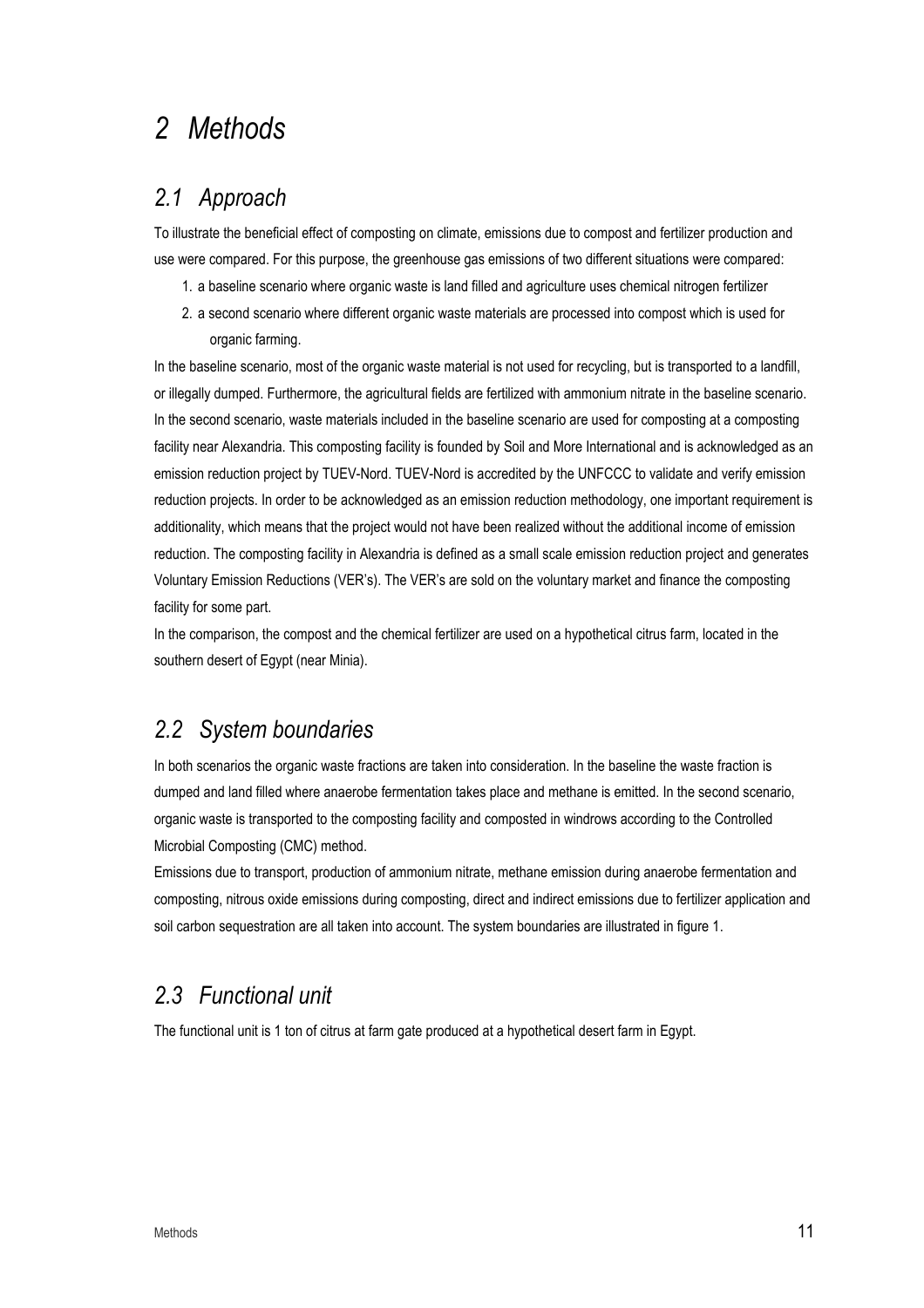



Figure 1. System boundaries for the baseline (upper) and the composting scenario (lower).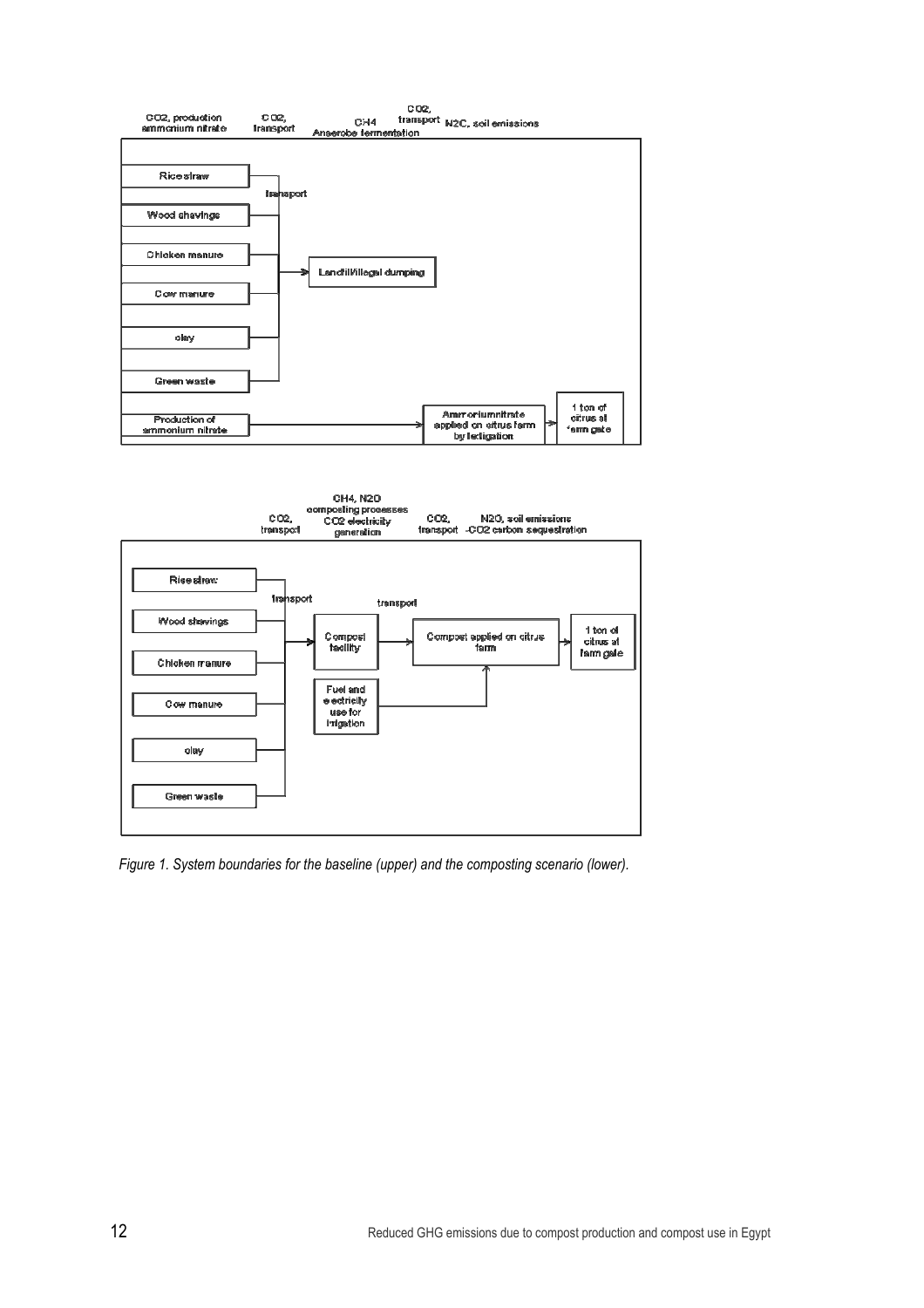## 2.4 Emission calculations

#### 2.4.1 Baseline scenario

It is assumed that a part of the organic waste materials were not recycled in the baseline scenario. Most of the waste materials in Egypt are land filled or illegally dumped. It was assumed that the waste was transported over 10 km (one way) by truck with a diesel consumption of 0,3 l per km and a truckload of 15 ton. The emissions due to transport amount to 0,22 kg CO2/ton waste. Due to anaerobical decomposition of the organic waste, methane is emitted. The UNFCCC published a methodology to calculate the greenhouse gas emissions from solid waste disposal sites, based on a research of Oonk et al., 1994 (www.unfccc.int). The methodology differentiates the fraction degradable organic (DOC) carbon for different organic waste types.

Per waste type the percentage of waste which is landfilled or dumped is multiplied with the fraction degradable carbon. Together with the waste type quantities, the amount of carbon dumped was calculated (table 1).

| Material type     | Waste type<br>quantities (ton) | % to landfill or<br>illegally dumped | Degradable Organic<br>Carbon (DOC) | DOC in waste |
|-------------------|--------------------------------|--------------------------------------|------------------------------------|--------------|
| <b>Rice Straw</b> | 1.324                          | 55%                                  | 0,3                                | 218,46       |
| Wood shavings     | 785                            | 60%                                  | 0,3                                | 141,30       |
| Chicken manure    | 2.389                          | 50%                                  | 0,17                               | 203,07       |
| Cow manure        | 20.028                         | 80%                                  | 0,17                               | 2.723,81     |
| Clay              | 11.916                         | 0%                                   | 0                                  |              |
| Green waste       | 5.211                          | 80%                                  | 0,17                               | 708,70       |
| Total             | 41.653                         |                                      |                                    | 3.995,33     |

Table 1. Waste materials parameters in the baseline scenario.

It was determined that 77% of the organic carbon present in the waste which was land filled decomposes anaerobically. The fraction of methane in the emission to air amounted 50%. The landfills and illegal dumping sites near Alexandria are relatively shallow, with depth less than 5 meters. Therefore the correction factor for these type of landfills is 0,4 (IPCC, 2006).

The above mentioned values are multiplied with a global, the total greenhouse gas emission of the baseline scenario was calculated by multiplying the amount of degradable carbon and the warming potential of 251 for methane and the

 $\overline{a}$ 

<sup>1</sup> The IPCC also reported a global warming potential of 21 over a time horizon of 100 years.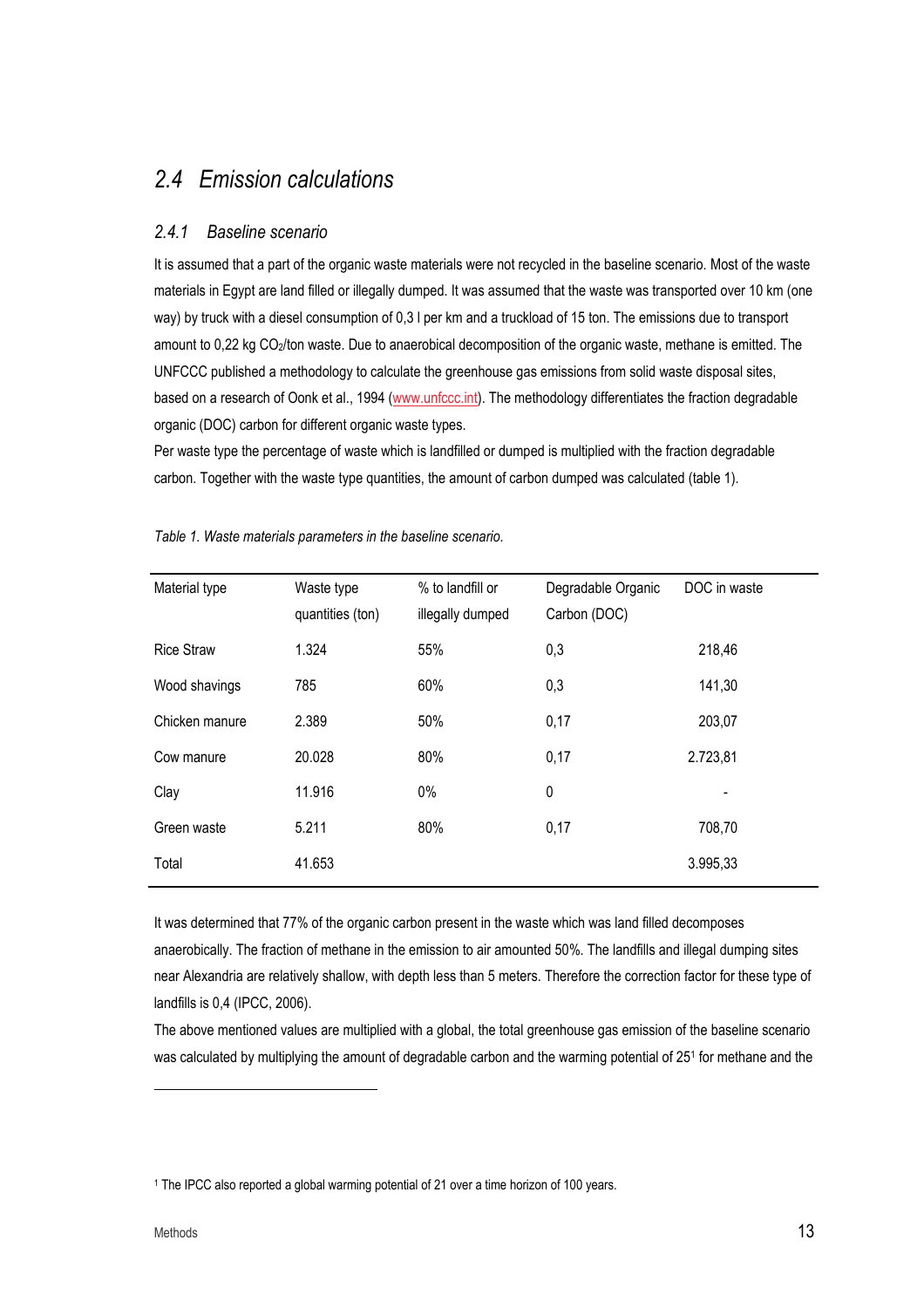values displayed in table 2). In total the greenhouse gas emissions of baseline scenario amounted to 20.509 ton CO<sub>2</sub>e.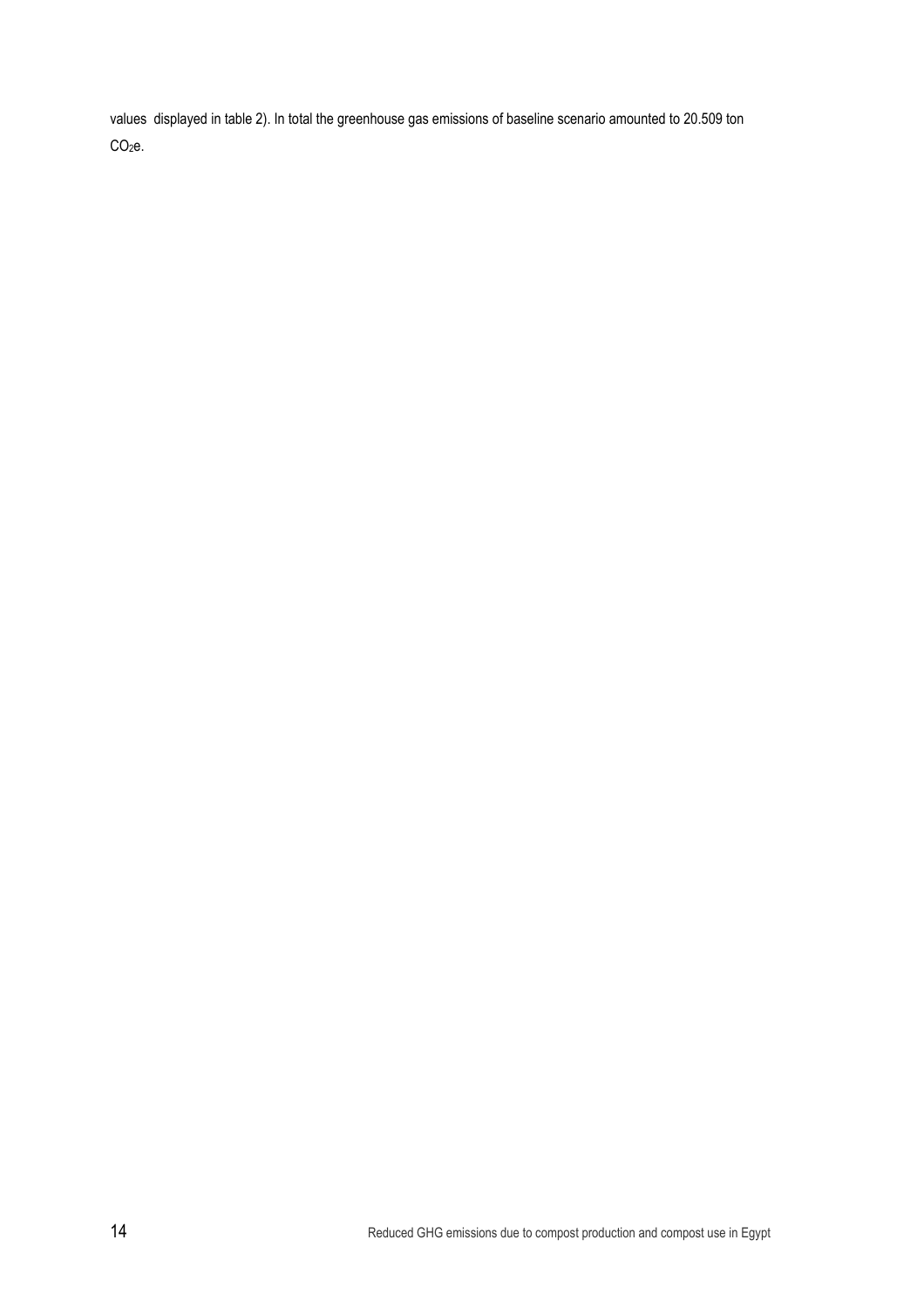| DOC in all  | fraction DOC | Fraction of | Correction | Global    | Methane         | Emission ton      |
|-------------|--------------|-------------|------------|-----------|-----------------|-------------------|
| waste types | which can    | methane in  | factor     | warming   | correction      | CO <sub>2</sub> e |
|             | decompose    | gas         |            | potential | factor shallow, |                   |
|             | (DOCf)       |             |            | methane   | unmanaged       |                   |
|             |              |             |            |           | land fills      |                   |
| 3.995,33    | 0.77         | 0,5         | 16/12      | 25        | 0,4             | 20.509,4          |

Table 2. Degradable carbon in organic waste and methane emissions due to land filling in the baseline scenario.

In total, 41.653 tons of waste was composted at the facility. This means that for the baseline scenario that if one ton of waste was illegally dumped or fermented at landfills the emission would have been 492 kg CO2e.

In literature different emission factors for the production of ammonium nitrate have been published and are in between 3,0 and 7,0 kg CO2e/kg N (Davis & Hacklund, 1999; Kongshaug 1998; Kramer 1999; Elsayed, 2003; Kuesters & Jenssen 1998; Wood & Cowie, 2004). In this research the most conservative value is used. It was assumed that the production of ammonium nitrate took place within Egypt and was transported by truck over 400 km (one way), with a fuel use of 0,3 l diesel per km and a truckload of 20 tons. Ammonium nitrate consists for 34% out of pure N. The emission factor for diesel amount to 2,68 kg CO2/l diesel. The emission due to transportation of 1 kg of ammonium nitrate to the farm amounts therefore 0,9 kg CO<sub>2</sub>e/kg N<sup>2</sup>.

It was assumed that fertilizers are applied by fertigation, where fertilizers are applied together with the irrigation water. This is often the case in Egypt. It was assumed that 150 l diesel and 230 kWh per hectare was used for this purpose. The emission factor used for electricity on the Egyptian grid amounted to 0,467 kg CO<sub>2</sub>/kWh (www.iea.org). The average application rate for the production of citrus 200 kg N/ha (El Kadi & Kamh, 2004) with an average yield of 14,7 ton/ha (www.faostat.com).

Soil nitrous oxide emissions were calculated according to the Tier 1 method defined by the IPCC (see annex 1). For the baseline scenario no other soil effects were assumed that relate to greenhouse gas emissions.

#### 2.4.2 Compost scenario

The compost facility in Alexandria composted 41.653 tons of organic waste in the period November 2008 until September 2009. The total amount of compost produced during this period was 17.560 tons, this means that 42% of the input material was eventually turned into compost.

The input materials are put into windrows of two meters high and 3 meters wide. In total the composting process takes 6 weeks, and the rows are turned several times. For irrigation and turning purposes, the facility uses diesel,

 $\overline{a}$ 

<sup>2</sup> (2,68 kg CO2e/l x 800 km x 0,3 l/km x 1/0,34 )/20.000 kg = 0,09 kg CO2e/kg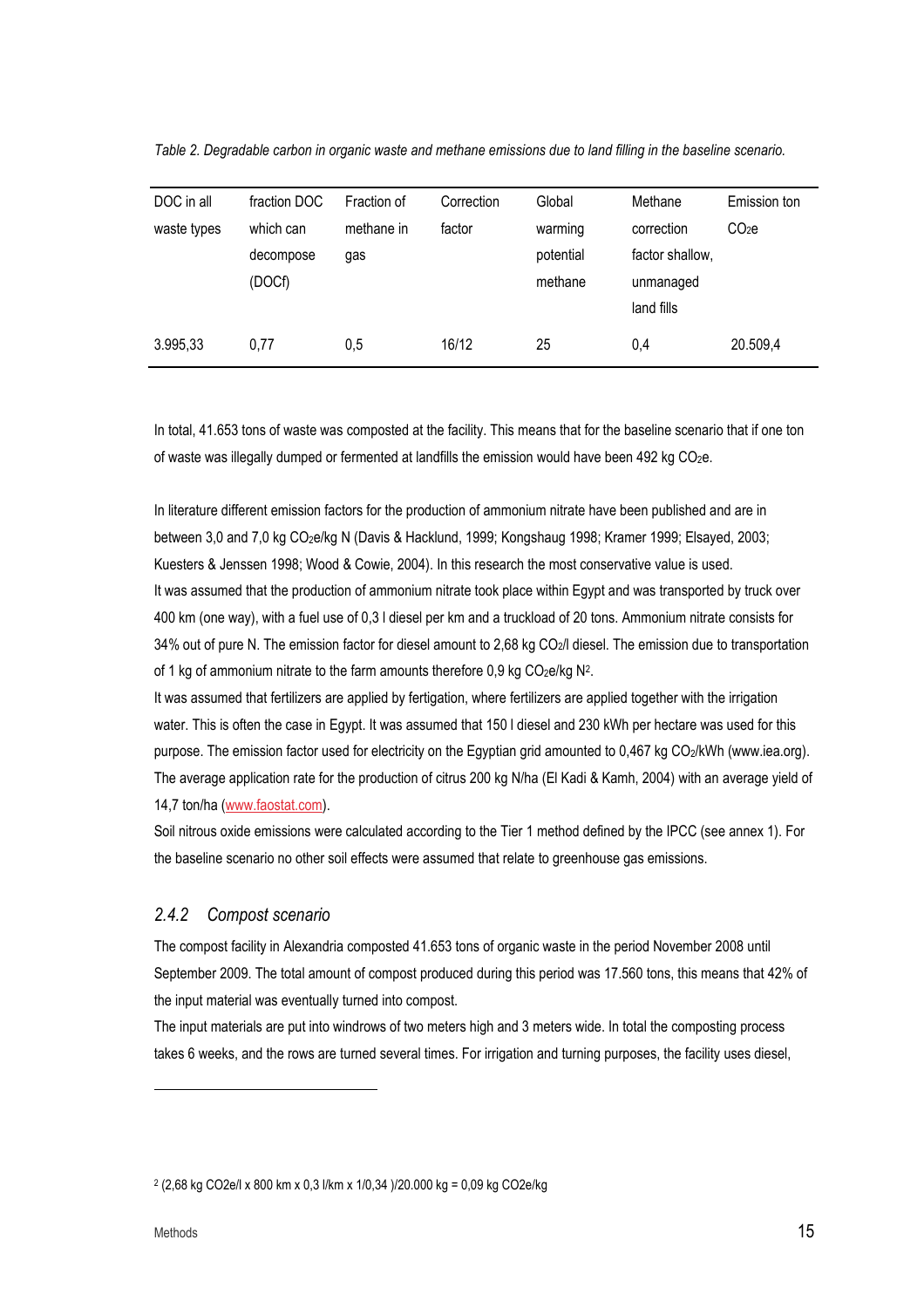which amounted to 60.308 liters during November 2008 until September 2009.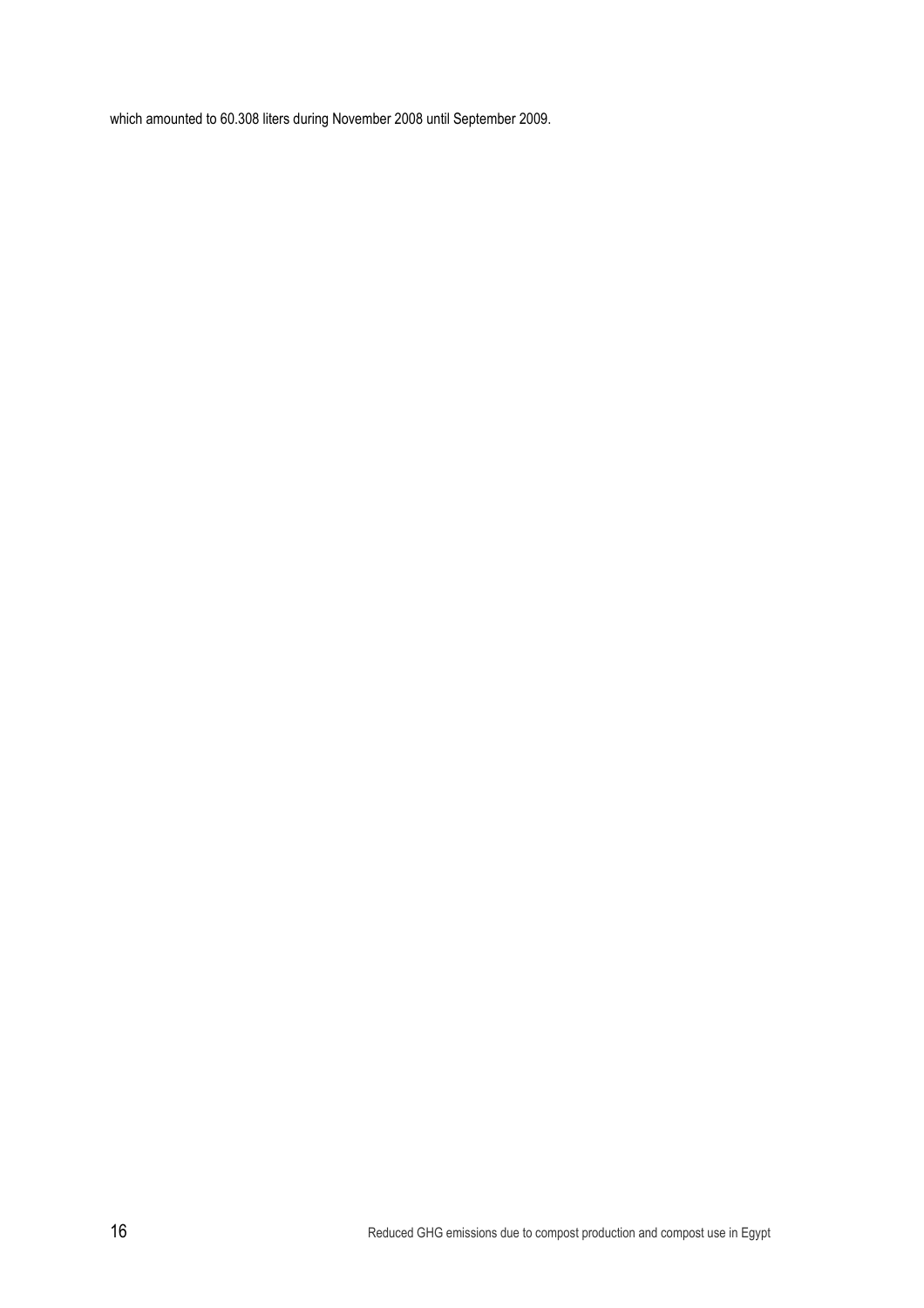Table 3. Diesel use during the different production phases of compost.

|                                             | l/ton compost |
|---------------------------------------------|---------------|
| transport of input materials                | 6,37          |
| diesel use composting facility              | 3,43          |
| diesel use transport of compost to the farm | 5,62          |
| Total                                       | 15,42         |

#### 2.4.2.1 Input materials

The input materials which are used are rice straw, wood shavings, chicken and cow manure, clay and green waste (water hyacinth from irrigation channels). The input materials are transported from different origins towards the composting facility.

- Rice straw originates from farms that are located in the Lower Nile Valley, the region where most of the Egyptian rice production takes place. This is relatively close to Alexandria. The one way distance was estimated being 25 kilometers from the rice farms towards the composting facility. The annual yield of rice and rice straw in Egypt amounts to 8,2 and 3,9 ton/ha (Ehab El Saeidy, 2004). Traditionally farmers used these farm residues as fuel for cooking and baking practices. The farmers stored the residues on the roofs of their houses or on the fields. This traditional way of handling residues caused several problems because pest infestations and the risk for destructive fires. The Egyptian Ministry of Agriculture therefore obliged famers to burn their residues immediately after harvest operations (in 1996). It resulted in severe air pollution in the region and soon (in 1999) the Ministry of Environment applied a law which prohibited the burning of residues on their fields (EEAA, 1994).
- It was estimated that the wood shavings were transported for 200 km (one way). The origin of the wood shavings is uncertain.
- It was estimated that the poultry manure was transported 25 km (one way) towards the composting facility.
- Poultry has been the fastest growing industry in Egypt (Hosny, 2006). Recently there has been a general trend towards more multi story and the establishment of large scale poultry production facilities. Most of the feed ingredients are imported into Egypt and chicken manure is dumped or used as an organic fertilizer. However, this way of manure handling can be a risk for pest and disease distribution (Axtell, 1999). By the composting process and high temperatures that are reached, possible pathogens in the manure are destroyed.
- Cow manure originates from nearby dairy farms. In Egypt, mostly buffalos and local Baladi cows are bred. The cows are kept in corrals where shade is provided. The sundried dung is collected and often dumped or used as organic fertilizer. It is estimated that the manure is transported over 25 km (one way) towards the composting facility.
- Clay used for the compost, originates from the Nile Delta. It is estimated that the clay is transported over 25 km (one way) towards the composting facility.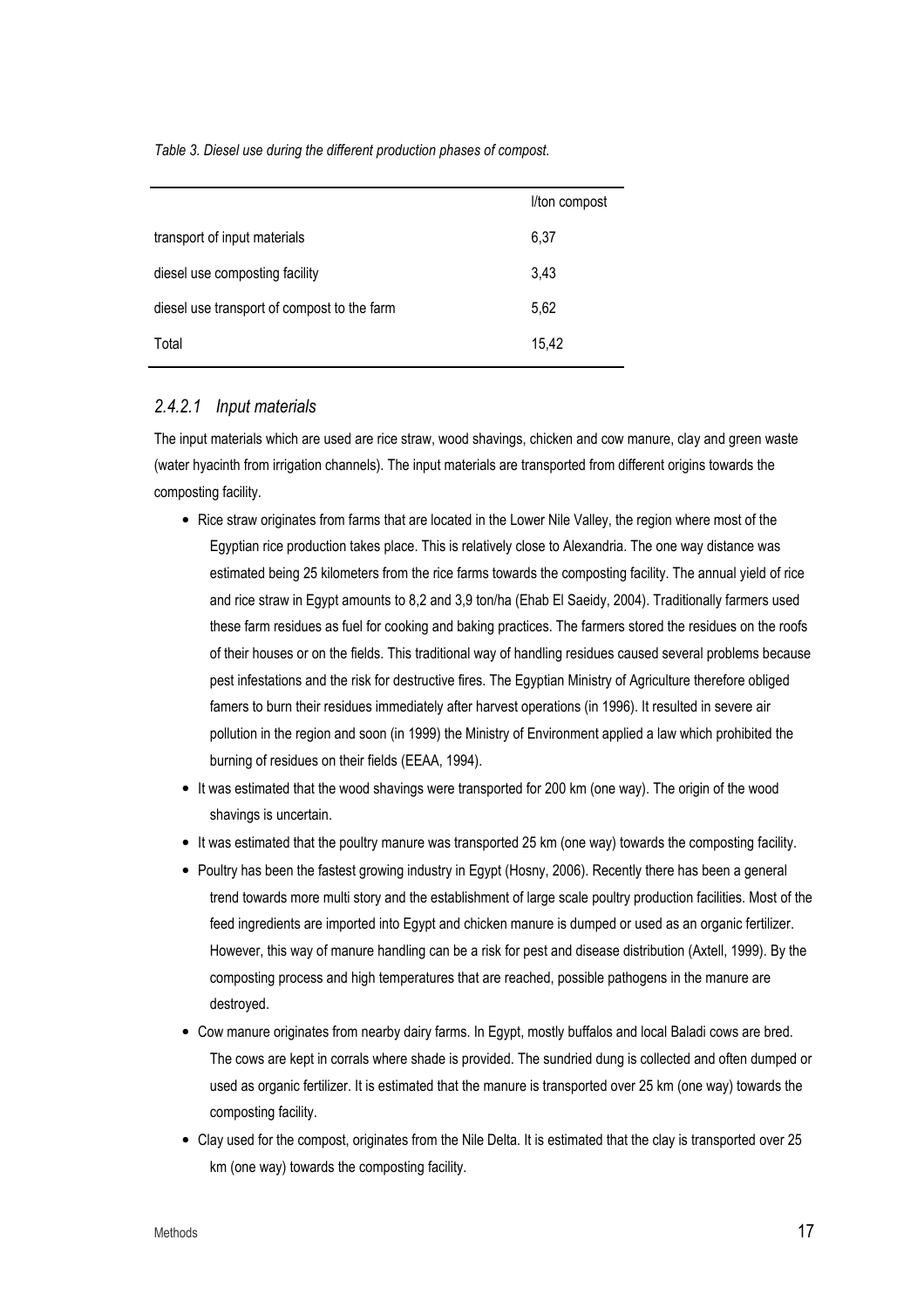• The green waste that is for composting originates from nearby irrigation channels. Water hyacinth is a pest that has invaded irrigated channels and lakes in Egypt. The invasive species causes every year a significant loss of water due to evapotranspiration (Fayad et al, 2001). It also prevents the water from flowing freely. The water hyacinths are harvested and transported towards the composting facility over a distance of approximately 25 km (one way).

| Material              | Ton    | Origin              | Return distance | Ton/truck |
|-----------------------|--------|---------------------|-----------------|-----------|
| <b>Rice Straw</b>     | 1.324  | Nile delta          | 50              | 12,05     |
| <b>Wood Shavings</b>  | 785    | Wood industry       | 400             | 4,72      |
| <b>Chicken Manure</b> | 2.389  | Nile delta          | 50              | 6,53      |
| Cow Manure            | 20.028 | Nile delta          | 50              | 6,36      |
| Clay                  | 11.916 | Nile delta          | 50              | 7,12      |
| Green waste           | 5.211  | Irrigation channels | 50              | 6,32      |
| Total                 | 41.653 |                     |                 |           |

Table 4. Input materials of the compost facility in Alexandria.

#### 2.4.2.2 Emissions during composting

During the composting process, small amounts of methane  $(CH_4)$  and nitrous oxide  $(N_2O)$  are released by microorganisms. N2O is released during denitrification of nitrite and nitrate. Methane is released during anaerobe circumstances when organic compounds are used by microorganisms. The level of  $N_2O$  and CH<sub>4</sub> emissions are related with the types of organic materials that are composted, the type of composting, the amount of material and the processing circumstances (moisture, temperature and structure). Especially aeration significantly influences methane emissions (Heres et al., 2007). Apart from that there are different measuring methods (continue versus momentous measuring) which may affect the emissions which are measured.

Studies on windrow composting therefore give very different results for CH<sub>4</sub> and N<sub>2</sub>O emissions. Andersen et al. (2010) measured 2,4 kg CH<sub>4</sub>-C and 0,06 kg N<sub>2</sub>O-N during composting of one ton garden waste, which means an emission of ca 303 kg CO2e/ton compost. Hao et al. (2004) measured 4,8 kg CH4-C and 0,08 N2O-N kg per ton waste composted, which amount to a total emission of 563 kg CO2e per ton compost. Hellebrand (1998) measured an emission of 0,08 kg CH<sub>4</sub>-C and 0,054 kg N<sub>2</sub>O-N per ton waste composted (0,04% of the initial carbon was emitted as CH<sub>4</sub> and 0,5% of the initial nitrogen was lost as N<sub>2</sub>O-N), which amount to a total emission of 94,7 kg CO<sub>2</sub>e/ton compost.

In the Netherlands, the emissions of nitrous oxide and methane have been extensively monitored in several composting facilities which use different composting methodologies. Table 5 displays the maximum and minimum values that have been monitored (Heres et al., 2007).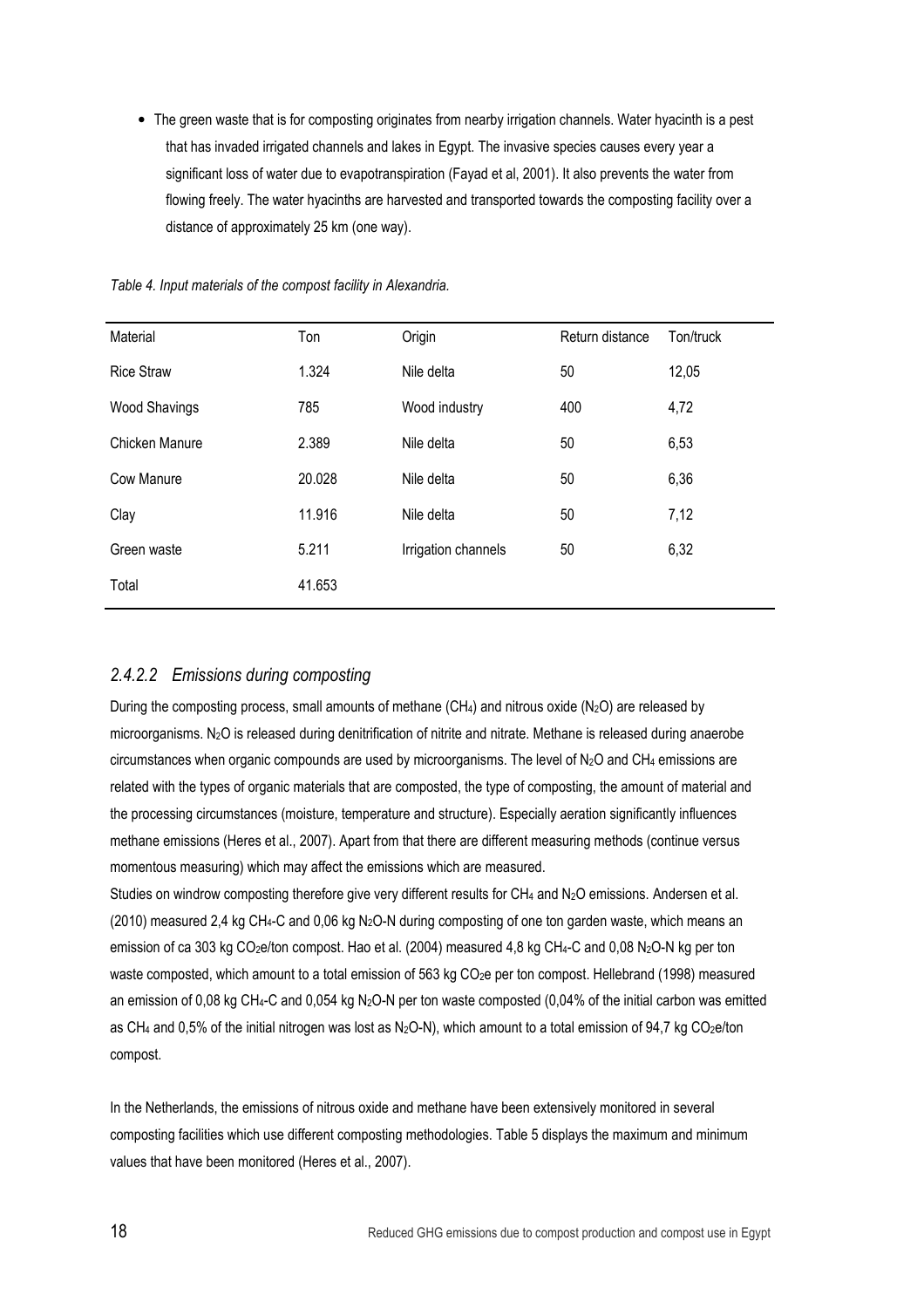According to Benner et al. (2007) the emissions amount to 0,2 kg methane and 0,11 kg nitrous oxide per ton organic waste, which amounts to 90 kg CO<sub>2</sub>e/ton compost. The results from different studies displayed in table 6 illustrate that there is no golden rule to quantify the amount of greenhouse gas emissions due to composting. In this study, the maximum values measured in Heres et al. (2007) were used, in order to be in the middle of the range.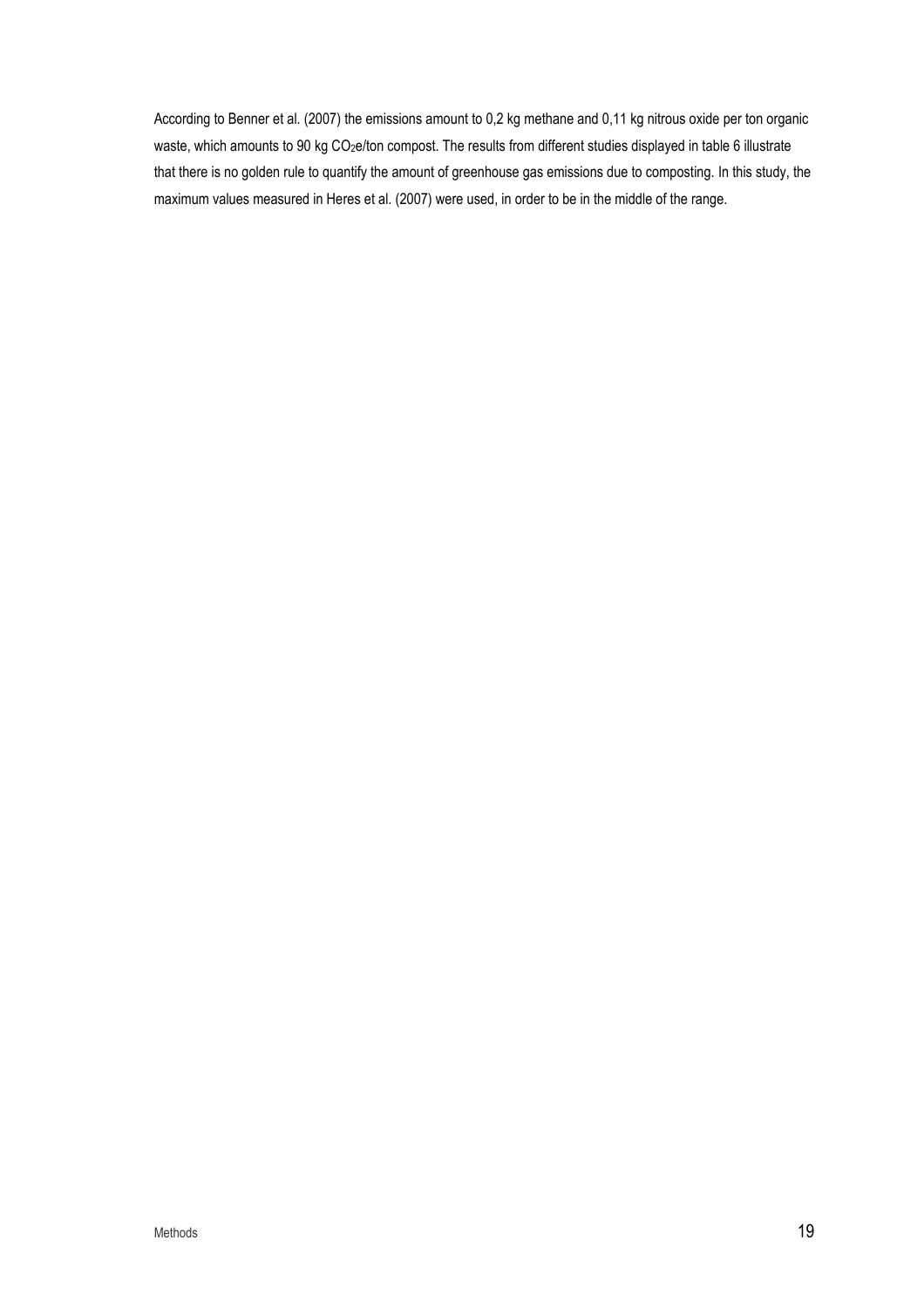| Table 5. Emissions of $CH_4$ and $N_2O$ due to composting in The Netherlands (Heres et al, 2007). |  |  |
|---------------------------------------------------------------------------------------------------|--|--|
|---------------------------------------------------------------------------------------------------|--|--|

| Type of gas            | <b>Minimum</b><br>measured<br>(kg/ton<br>waste) | Maximum<br>measured<br>(kg/ton<br>waste) | <b>Minimum</b><br>(in kg<br>CO <sub>2</sub> e/ton<br>waste) | Maximum (in Minimum (in<br>$kq$ CO <sub>2</sub> e/ton<br>waste) | kg CO <sub>2</sub> e/ton<br>compost) | Maximum (in<br>kq CO <sub>2</sub> e/ton<br>compost) |
|------------------------|-------------------------------------------------|------------------------------------------|-------------------------------------------------------------|-----------------------------------------------------------------|--------------------------------------|-----------------------------------------------------|
| Methane $(CH4)$        | 0,08                                            | 0,30                                     | 2.00                                                        | 7.50                                                            | 4.74                                 | 17,79                                               |
| Nitrous oxide $(N_2O)$ | 0.04                                            | 0.10                                     | 11,92                                                       | 29,80                                                           | 28,27                                | 70,68                                               |

Table 6. Emissions due to composting in different studies.

| Study                 | Kg CO <sub>2</sub> e/ton compost due to<br>methane and nitrous oxide emissions | Material              |
|-----------------------|--------------------------------------------------------------------------------|-----------------------|
| Andersen et al., 2010 | 303,8                                                                          | Garden waste          |
| Hao et al., 2004      | 563,2                                                                          | Cattle manure         |
| Hellenbrand, 1998     | 94,7                                                                           | Grass and green waste |
| Benner et al., 2007   | 89,6                                                                           | <b>GFT</b>            |
| Heres et al., 2007    | 33-88                                                                          | <b>GFT</b>            |

#### 2.4.2.3 Compost application

In 2009 most of the compost was transported towards a new organic farm in the desert close to Minia. The average distance over which the compost was transported amounted to 880 km (one way). Due to the application of compost on reclaimed desert soils, the soil organic matter content is increased. Recent research showed that the application of 47,6 ton compost/ha/yr over 30 years on organic arable fields in Egypt, resulted in an average carbon sequestration of 0,88 ton C/ha/yr (or 3,23 ton CO<sub>2</sub>/ha/yr) (Luske & Van der Kamp, 2009). With this information it was calculated that by the application of one ton of compost  $67,79$  kg  $CO<sub>2</sub>$  was sequestered. In other studies values in the same order of magnitude were found; in between 0 and 22% of the applied carbon in the compost was sequestered (Saft & Kortman, 2004). It must be mentioned that the application rate, soil management, temperature, moisture level and crop types all affect this sequestration ratio. Because the circumstances in Egypt are very specific, it was decided to use the measured data in reclaimed Egyptian desert soils (Luske & Van der Kamp, 2009), although the measurements only covered a period of 30 years. It was assumed that the farm in Minia used 20 ton of compost/ha/yr which was applied manually. While in the baseline fertigation was assumed, fuel and electricity use for irrigation were added in the composting scenario. Due to the increasing Soil Organic Matter, it was assumed that 10% less irrigation water was needed, so fuel and electricity use for irrigation practices also decreased. While organic farms often have lower yields, it was assumed that the yield per hectare was 20% lower than the baseline scenario.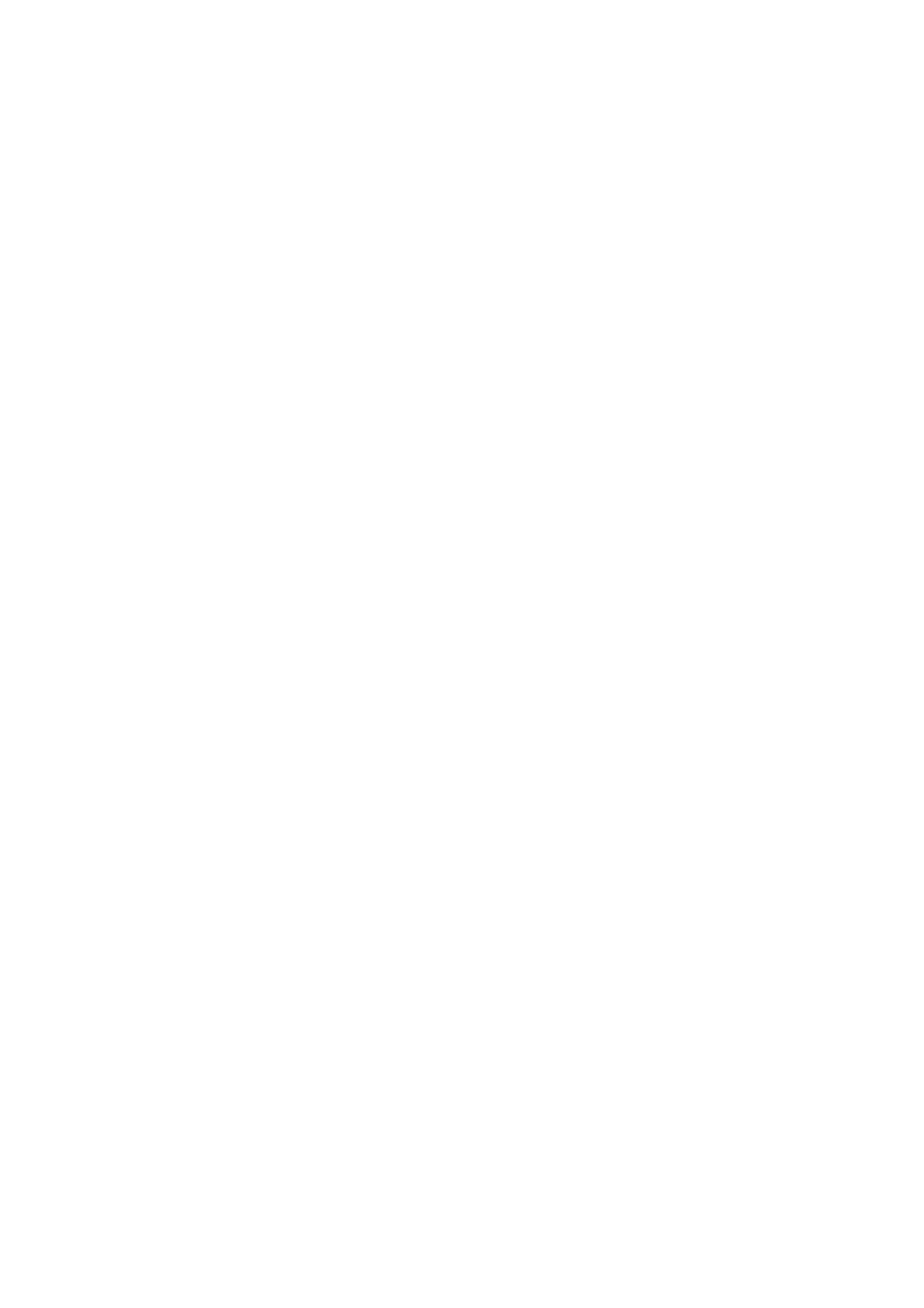# 3 Results

## 3.1 Carbon footprint of compost at farm gate

Based on the above mentioned data and assumptions, the carbon footprint of compost was calculated. For the production of one ton of compost in total 129,35 kg CO2e were emitted. Most of the emissions actually occurred during the composting process. It must be noted however that the level of methane and nitrous oxide emissions are very dependent on the management and waste types; they can be lower, but also much higher (table 7).

|  |  | Table 7. Carbon footprint of compost before application. |  |
|--|--|----------------------------------------------------------|--|
|  |  |                                                          |  |

| Source of emission                                                  | Emission |
|---------------------------------------------------------------------|----------|
| transport of organic waste (kg CO2e/ton)                            | 17,07    |
| diesel use composting facility (kg CO2e/ton)                        | 9,21     |
| methane and nitrous oxide emissions during composting (kg CO2e/ton) | 88,00    |
| transport to the field (kg $CO2e/ton$ or kg)                        | 15,07    |
| total (kg CO <sub>2</sub> e/ton compost)                            | 129,35   |
| total nitrogen in compost <sup>3</sup> (kg N/ton compost)           | 7,27     |
| kg CO <sub>2</sub> e/kg N                                           | 17,79    |

## 3.2 Carbon footprint of citrus in the baseline and the compost scenario

Based on the above mentioned data and assumptions the carbon footprint of citrus was calculated for both scenarios until farm gate. Citrus fertilized with compost has a carbon footprint of 162 kg CO2/ton. Citrus fertilized with ammonium nitrate has a much larger carbon footprint amounting to 1.813 kg CO<sub>2</sub>e/ton (table 8, figure 3). The emissions due to fermentation of waste have the largest impact, but even if these are excluded, the carbon footprint from the compost scenario also remains lower (table 8, figure 2). If the amount of compost applied is increased to 30 ton/ha (instead of 20 ton/ha), both scenarios show equal emission levels.

When comparing the emissions per hectare, the differences are even larger.

 $\overline{a}$ 

<sup>3</sup> A dry weight of 78% and a N% of 0,93 for compost were assumed.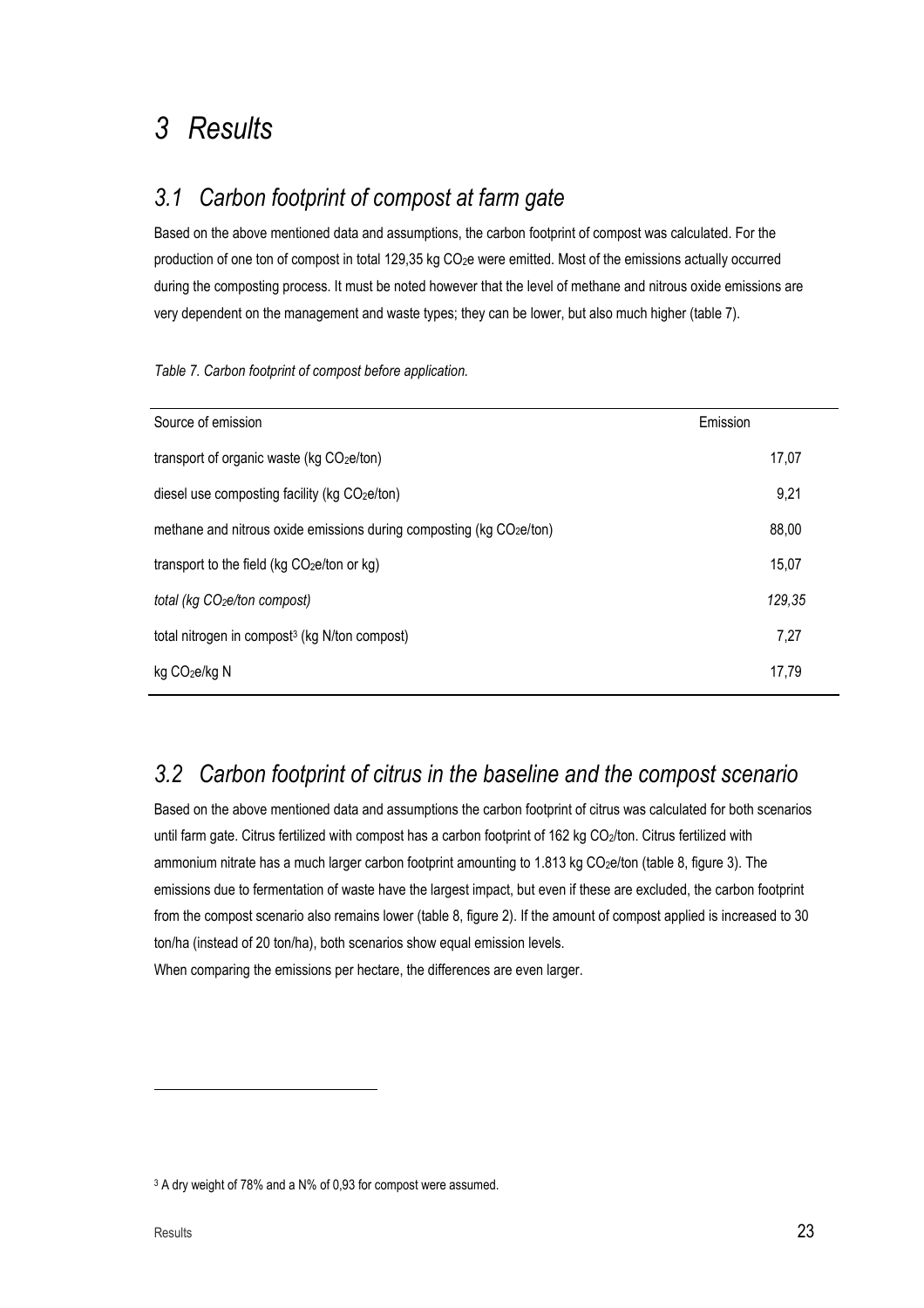Table 8. Emissions per hectare or per ton of citrus at farm gate in the two scenarios.

|                                    | Compost scenario          | Baseline scenario         | Compost scenario          | Baseline scenario         |
|------------------------------------|---------------------------|---------------------------|---------------------------|---------------------------|
|                                    | (kg CO <sub>2</sub> e/ha) | (kg CO <sub>2</sub> e/ha) | (kg CO <sub>2</sub> e/ton | (kg CO <sub>2</sub> e/ton |
|                                    |                           |                           | citrus)                   | citrus)                   |
| production of ammonium nitrate     |                           | 1.406,00                  |                           | 95,65                     |
| transport of organic waste         | 341,42                    | 116,31                    | 29,03                     | 7,91                      |
| fuel use composting facility       | 184,17                    |                           | 15,66                     |                           |
| emissions during composting        | 1.760,00                  |                           | 149,66                    | $-4$                      |
| emissions during fermentation      |                           | 23.446,95                 |                           | 1.595,03                  |
| transport to the field             | 301,39                    | 18,93                     | 25,63                     | 1,29                      |
| irrigation/fertigation             | 458,65                    | 509,61                    | 39,00                     | 34,67                     |
| soil nitrous oxide emissions after | 476,79                    | 1.147,30                  | 18,15                     | 78,05                     |
| application                        |                           |                           |                           |                           |
| soil carbon sequestration          | 1.355,80-                 |                           | 115,29-                   |                           |
| total excl. fermentation           | 2.166,61                  | 3.198,15                  | 161,84                    | 217,56                    |
| total incl. fermentation           | 2.166,61                  | 29.843,25                 | 161,84                    | 1.812,59                  |



4 It was assumed that due to anaerobe circumstances, nitrous oxide emissions were marginal on landfills.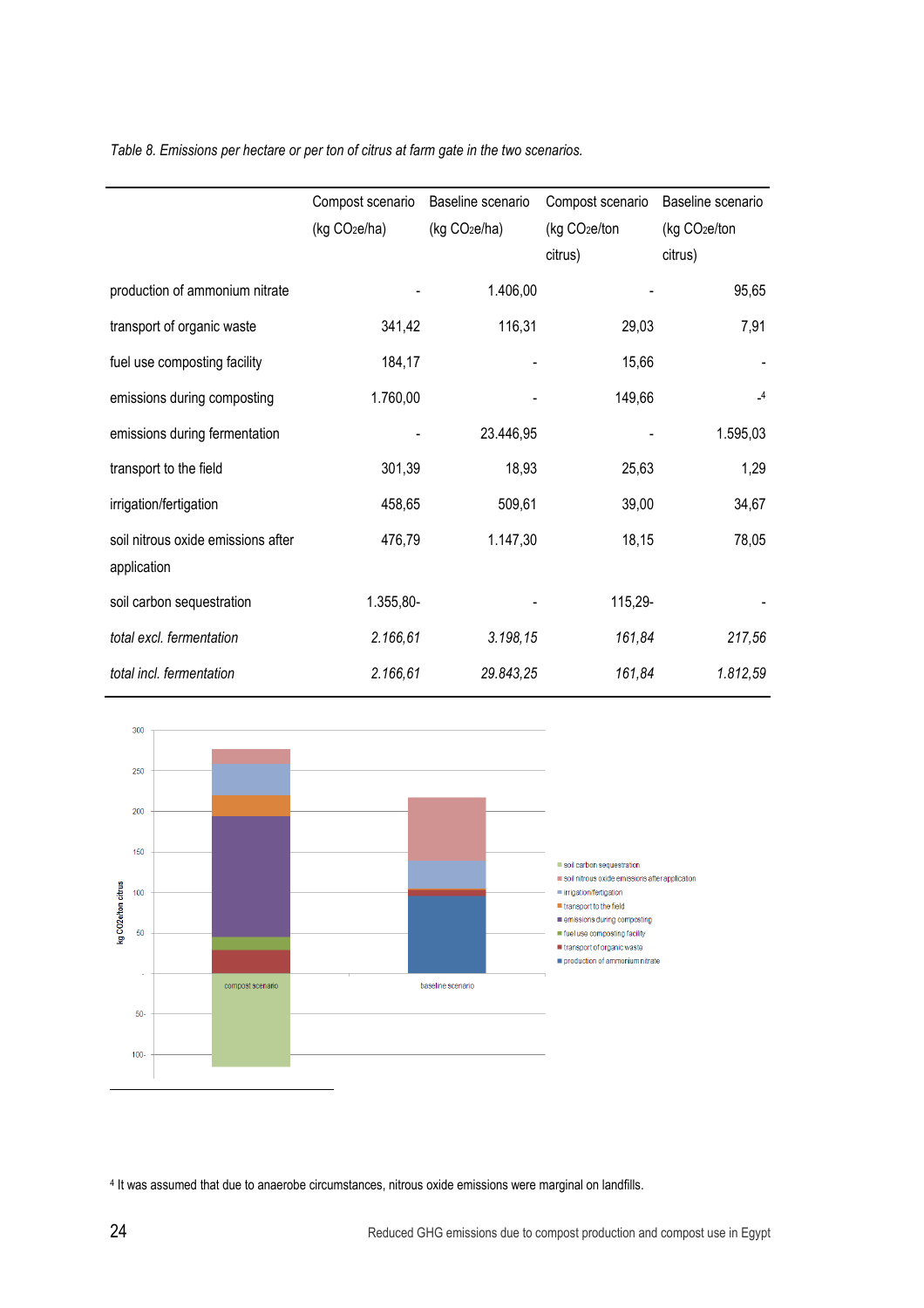Figure 2. Greenhouse gas emissions for the production of 1 ton of citrus, when fermentation of waste on landfills is excluded from the analysis.



Figure 3. Greenhouse gas emissions for the production of 1 ton of citrus, when fermentation of waste on landfills is included in the analysis.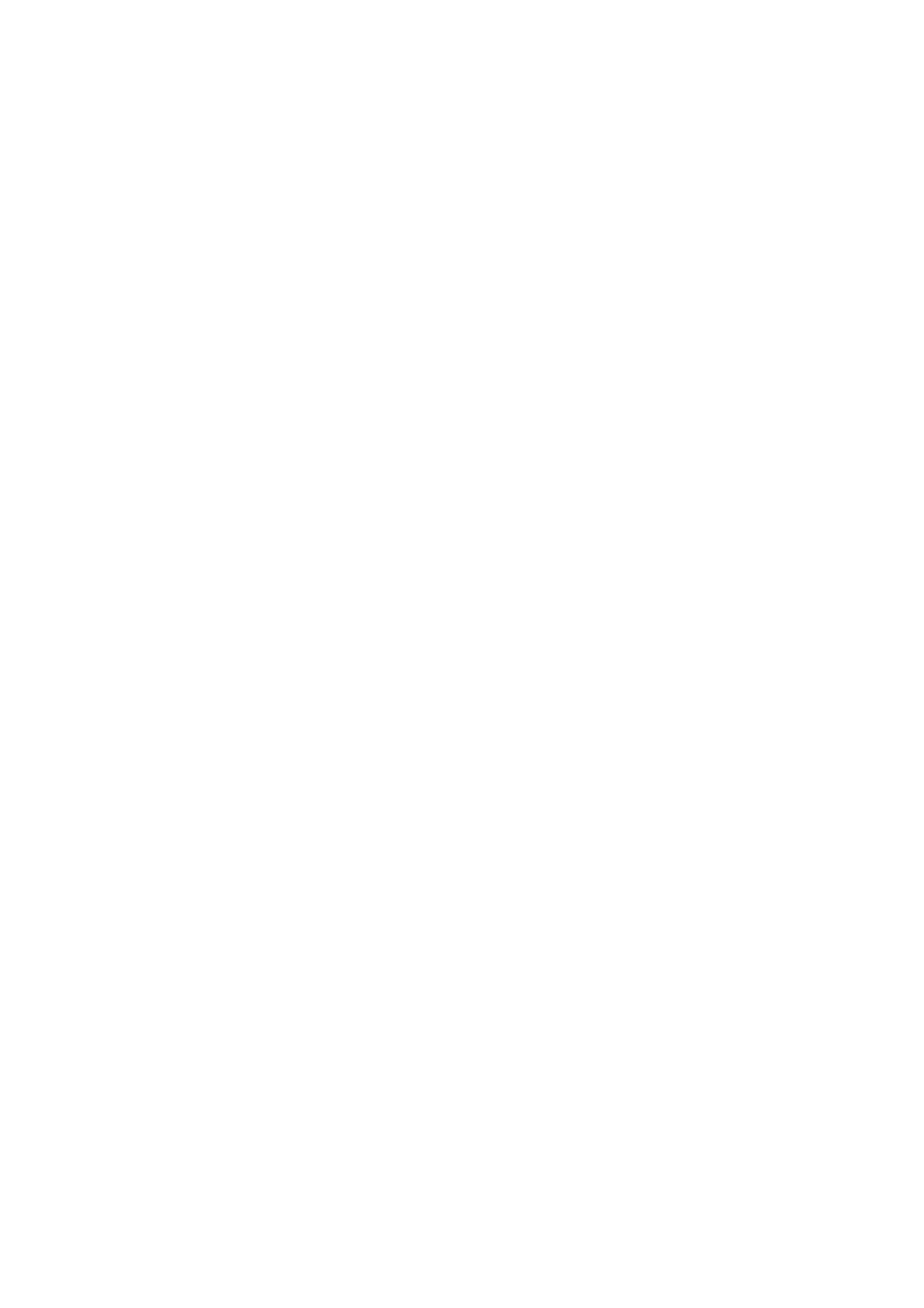## 4 Conclusions and discussion

### 4.1 Approach taken to illustrate emission reduction

This research explains the approach for determining the emission reduction of composting projects. As displayed, the calculated emissions of a new scenario (with a composting facility) are compared with a baseline scenario. This approach is used by the UNFCCC to for determination of the emission reduction which is reached by other kind of emission reduction projects. The additionality of the project and extra emission due to the project are also taken into account. Additionality and the baseline scenario of emission reduction projects are always topics of discussion, because both are hypothetical situations and cannot be checked in reality.

In this research, the same approach has been used to illustrate the climate effects of the usage of compost. For this purpose a system comparison has been done where emission due to compost production, application, transport, are compared with a hypothetical baseline scenario which has no waste recycling and uses chemical fertilizers.

### 4.2 Emissions due to compost use versus the baseline scenario

The result of the study show that composting of organic waste and compost usage result in lower greenhouse gas emissions than the baseline scenario. The reduction is mainly reached due to avoiding methane emissions from land filling or dumping the organic waste in the baseline scenario. However, not all methane emission could be avoided. Within the windrows sometimes anaerobic circumstances can occur, which cause methane emissions. The amount of methane emitted within the windrows is highly dependent on the management of the composting process and the same accounts for the emission of nitrous oxide during composting. On the basis of literature studies it was determined that composting results in 90% less emission than the baseline scenario (149 instead of 1559 kg CO<sub>2</sub>e/ton citrus). Emission due to the production of nitrogen fertilizer is also avoided. Worldwide, the fertilizer industry uses a significant amount of the available gas and electricity, especially for the production of nitrate fertilizers. Often the production plants also emit nitrous oxide. Reducing the use of nitrogen fertilizers automatically reduces the emissions related to the production of chemical fertilizers.

On top of the avoidance of methane emissions and the production of chemical fertilizers, compost use reduces emission due to the sequestration of carbon in the soil. The rate of soil carbon sequestration which was used is this study was 3,23 kg CO<sub>2</sub>e/ha, based on earlier studies in Egypt. One should realize that this value is very site specific and will also be influenced by soil characteristics, climate, crops, soil management etc.

Soil nitrous oxide emissions due to fertilization are also lowered due to compost use, but it must be mentioned that this effect is uncertain. Based on literature the direct emission factor for soil nitrous oxide emissions has been determined being 0,7% instead of 1%. At this moment the specific soil microbial interactions are not well understood in relation with soil nitrous oxide emissions. There might be a trade-off between soil carbon sequestration and nitrous oxide emissions. More research is needed to draw conclusions about this topic.

Apart from lower emission in the composting scenario, some sources actually cause more emissions than the baseline scenario. For example the transportation of biomass and fuel use on the compost facility for windrow turning causes increased emissions.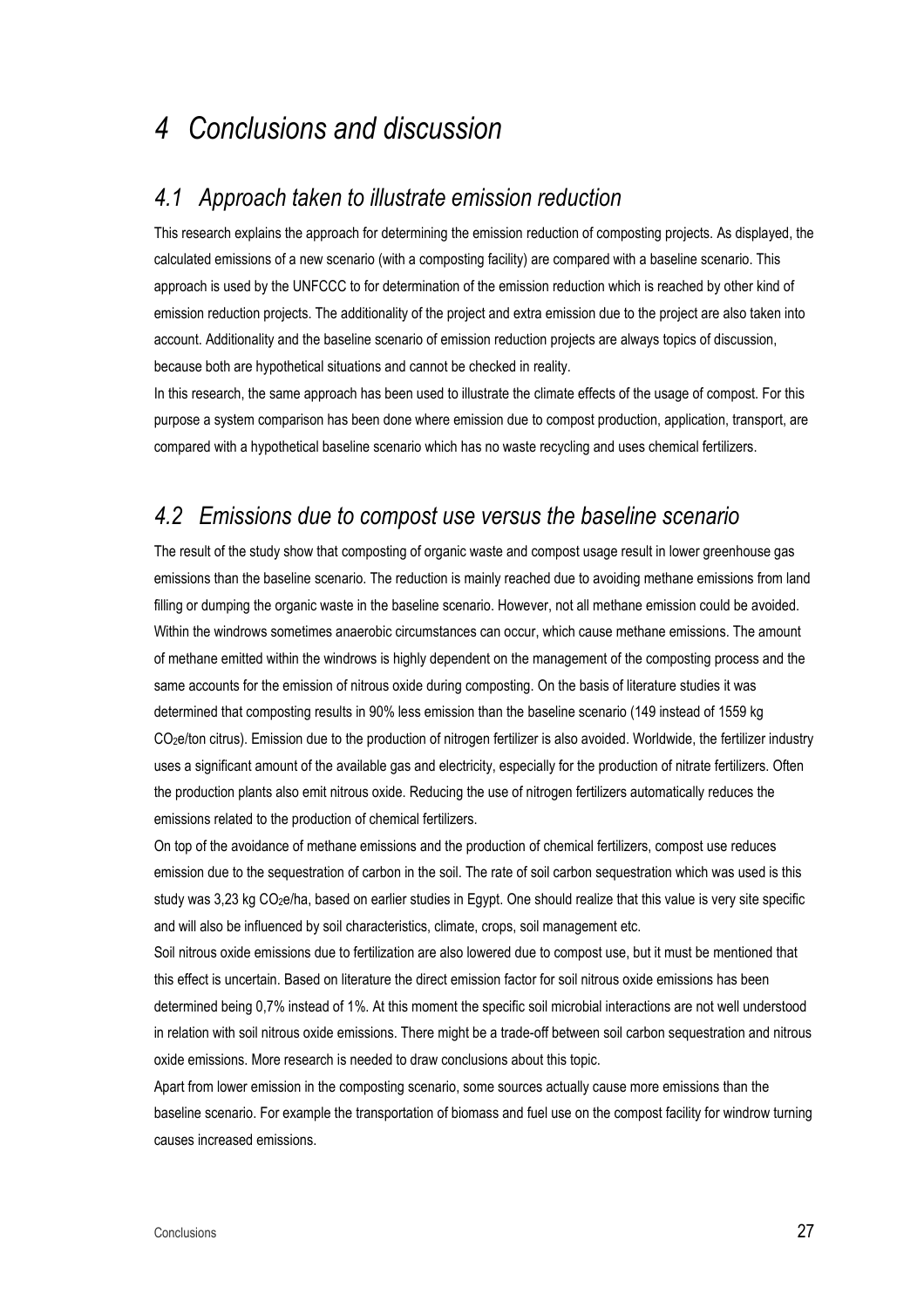The results indicate that the carbon footprint per kg N of compost (18 kg CO2/kg N) is higher than for ammonium nitrate 3-7 kg CO<sub>2</sub>/kg N). It must be mentioned however that compost is a very different product than chemical fertilizers. Compost use enhances soil fertility and the amount of nitrogen which needs to be applied as compost will be less than applied as chemical fertilizers, due to the buffering of nutrients by compost. Chemical fertilizer use will affect soil fertility in a negative way and nutrients are more easily leached.

## 4.3 Other effects of compost use

This research illustrates the emission reduction which can be used due to compost used. There are other benefits related to compost use that are not illustrated with this analysis, which are displayed here in a nutshell: By improving the soil organic carbon level, at the same time soil the buffering capacity for water and nutrients is improved and in general soil fertility is increased. A good composting process reaches high temperatures which reduces the risk for pathogens. By this means regional waste streams are recycled, nutrient leaching is reduced, water use is reduced, soil fertility is maintained or improved and local living conditions are improved.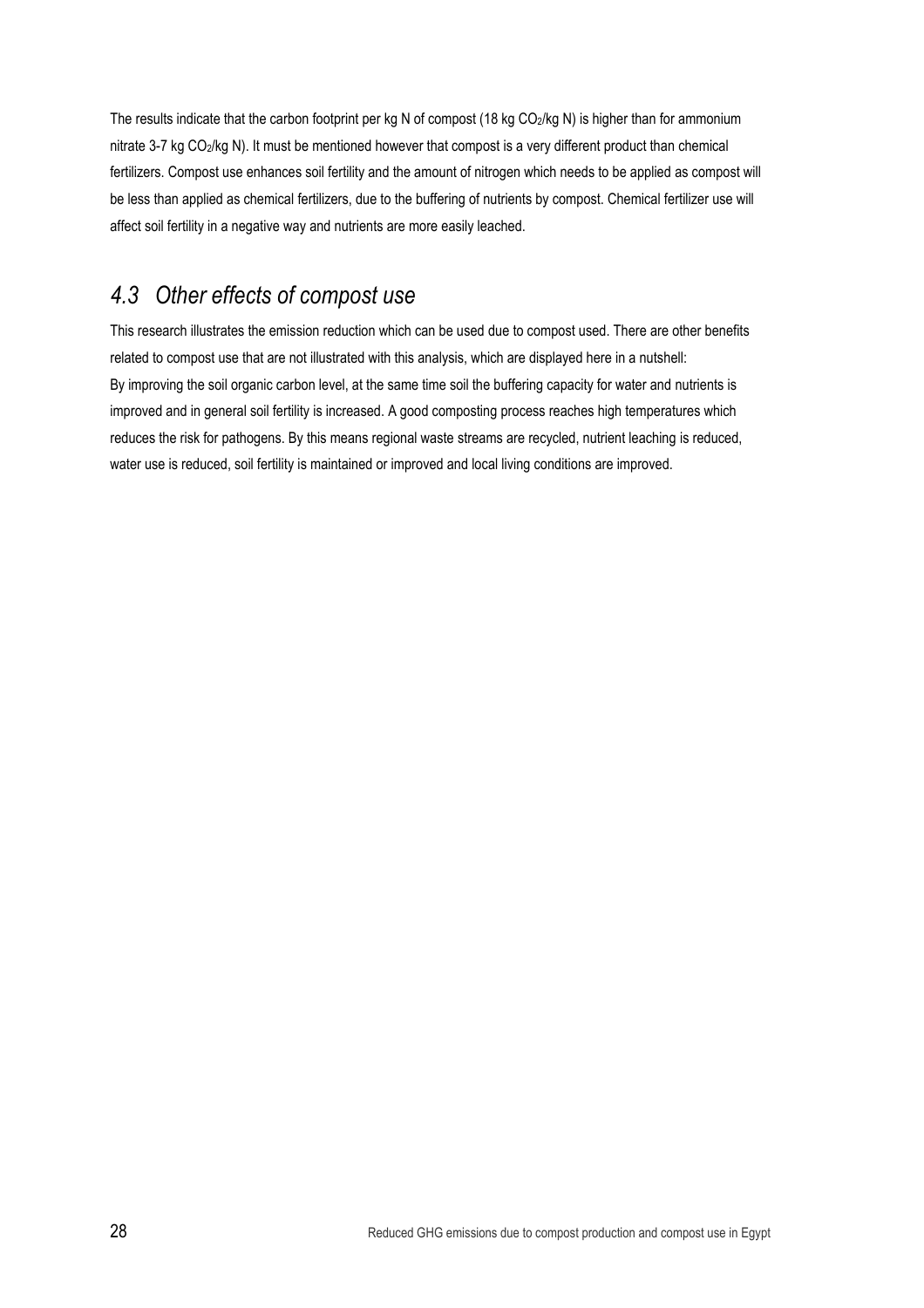# References

Andersen et al. (2010). Quantification of greenhouse gas emissions from windrow composting of garden waste. Journal of Environmental Quality 39: 713-724.

Axtell, R.C.(1999). Poultry Integrated Pest Management: Status and Future. Integrated Pest Management Reviews. Volume 4, Number 1 / March, 1999. 53-73

B. Luske & J. van der Kamp (2009). Carbon sequestration potential of reclaimed desert soils in Egypt. Louis Bolk Institute & Soil and More International, The Netherlands.

Benner et al. (2007). CO2-kentallen afvalscheiding. CE, Delft. 36 pp.

Davis, J. & Hacklund, C. (1999). Life Cycle Inventory (LCI) of fertiliser production. fertiliser products used in Sweden and Western Europe. SIK-Report No. 654. Masters Thesis, Chalmers University of Technology.

EEAA. (1994). Egyptian Environmental Affairs Agency, Law 4/1994 for the Environment Protection. The Public Authority for the Official Press, Cairo, Egypt.

Ehab El Saeidy, (2004). Renewable Energy in Agriculture in Egypt Technological Fundamentals of Briquetting Cotton Stalks as a Biofuel. Dissertation Landwirtschaftlich-Gärtnerischen Fakultät, Humboldt-Universität, Berlin.

El Kadi & Kamh, (2004). Fertilization of fruit trees grown in newly reclaimed areas of Egypt with potassium as SOP balanced with nitrogen and phosphorus. IPI regional workshop on Potassium and Fertigation development in West Asia and North Africa ; Rabat, Morocco, 24-28 November, 2004.

Elsayed, et al. (2003). Carbon and energy balances for a range of biofuel options. Report by Resources Research Unit, Sheffield Hallam University for DTI Sustainable Energy Programmes.

Farid A. Hosny (2006). Poultry sector country review. FAO Animal production and Health Division. 47 pp

Fayad et al. (2001). Ongoing cctivities in the biological control of water hyacinth in Egypt. Biological and integrated control of water hyacinth Eichhornia crassipes. ACIAR Proceedings 10, 4 pp.

Gerke et al. (1999). Modeling long-term compost application effects on nitrate leaching. Plant and Soil, Vol 213, Nr 1-2,: 75-92.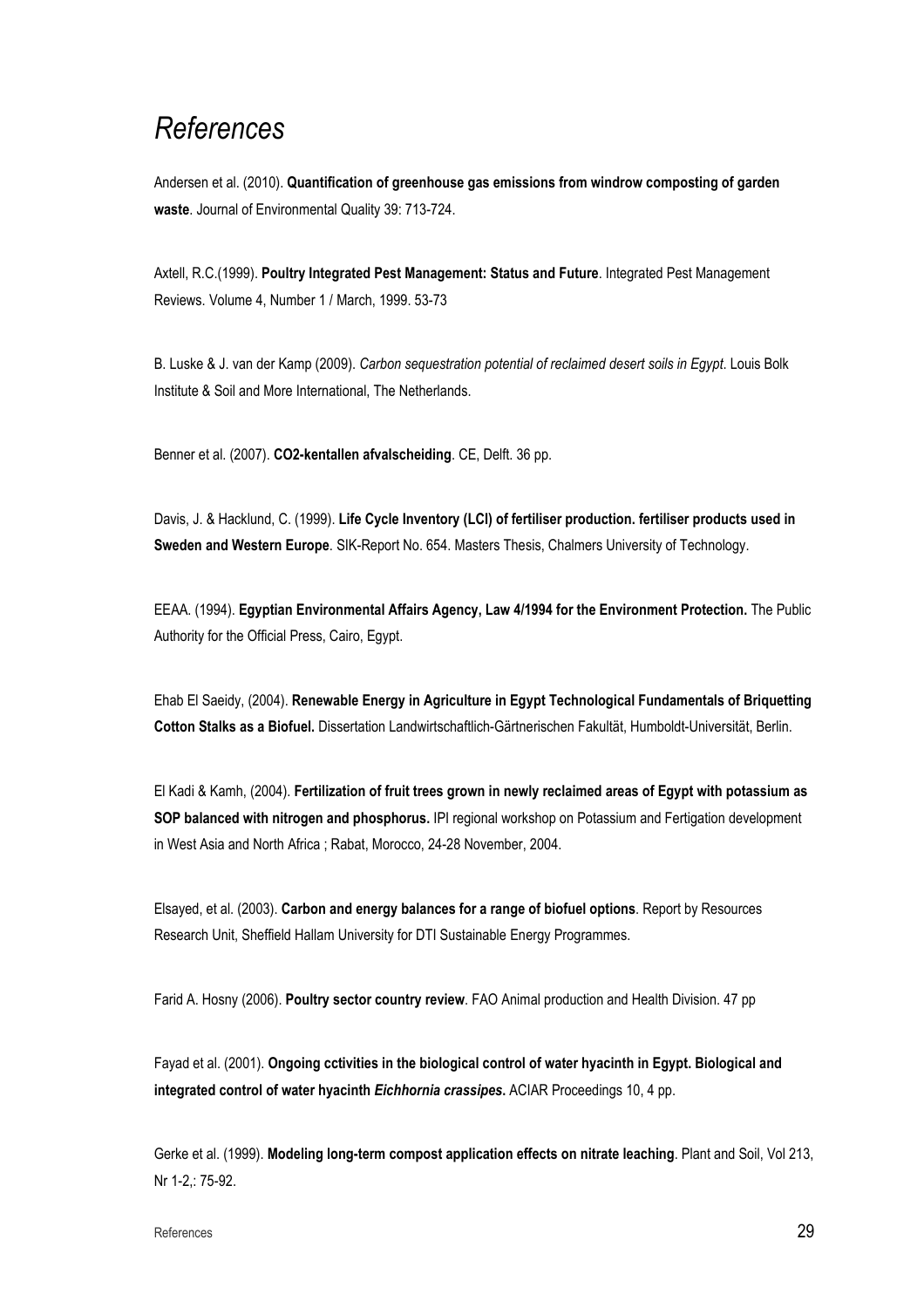Grant et al. (2003). Life Cycle Assessment of waste and resource recovery options (including energy from waste). RMIT -Centre for Design, Nolan\_ ITU, Melbourne.

Hao et al. (2004). Carbon, nitrogen balances and greenhouse gas emission during cattle feedlot manure composting. Journal of Environmental Quality 33: 37-44.

Hellenbrand, H. J. (1998). Emission of nitrous oxide and other trace gases during composting of grass and green waste. Journal of Agricultural Engineering Res. 69 pp 365-375.

Heres et al. (2007). Onderzoek bepalen kentallen methaan en lachgas composteerbedrijven. TAUW, Deventer. 32 pp.

Hogg et al. (2002). Economic analysis of options for managing biodegradable waste. Report to the European Commission, EUNOMIA Research and Consulting, Scuola Agraria del Parco di Monza, HDRA Consultant, ZREU and LDK ECO.

IPCC, 2006. (2006). IPCC Guidelines for national greenhouse gas inventories. Volume 4 agriculture, forestry and other land use, Chapter 11: N2O emissions from managed soils, and CO2 emissions from lime and urea application. 54 pp.

Kongshaug, G. (1998). Energy consumption and greenhouse gas emissions in fertilizer production. IFA Technical Conference, Marrakech, Morocco, 28 September-1 October, 1998, 18pp.

Kramer et al. (1999). Total greenhouse gas emissions related to the Dutch crop production system. Agriculture, Ecosystems and Environment, 72, 9-16.

Kuesters, J. & Jenssen, T. (1998). Selecting the right fertilizer from an environmental Life Cycle Perspective. IFA Technical Conference, Marrakech, Morocco, 28 September-1 October, 1998, 7pp.

Oonk et al. (1994). Validation of landfill gas formation models; EWAB 9427, Novem, Utrecht.

Saft & Kortman (2004). Nadere beschouwing van de LCA voor gft-afval uit het MER-LAP. IVAM, Amsterdam.50 pp.

UNFCCC/CCNUCC, 2008. Methodological tool. Tool to determine methane emissions avoided from disposal of waste at a solid waste disposal site. EB 41 Report, Annex 10. CDM Executive board, 9 pp.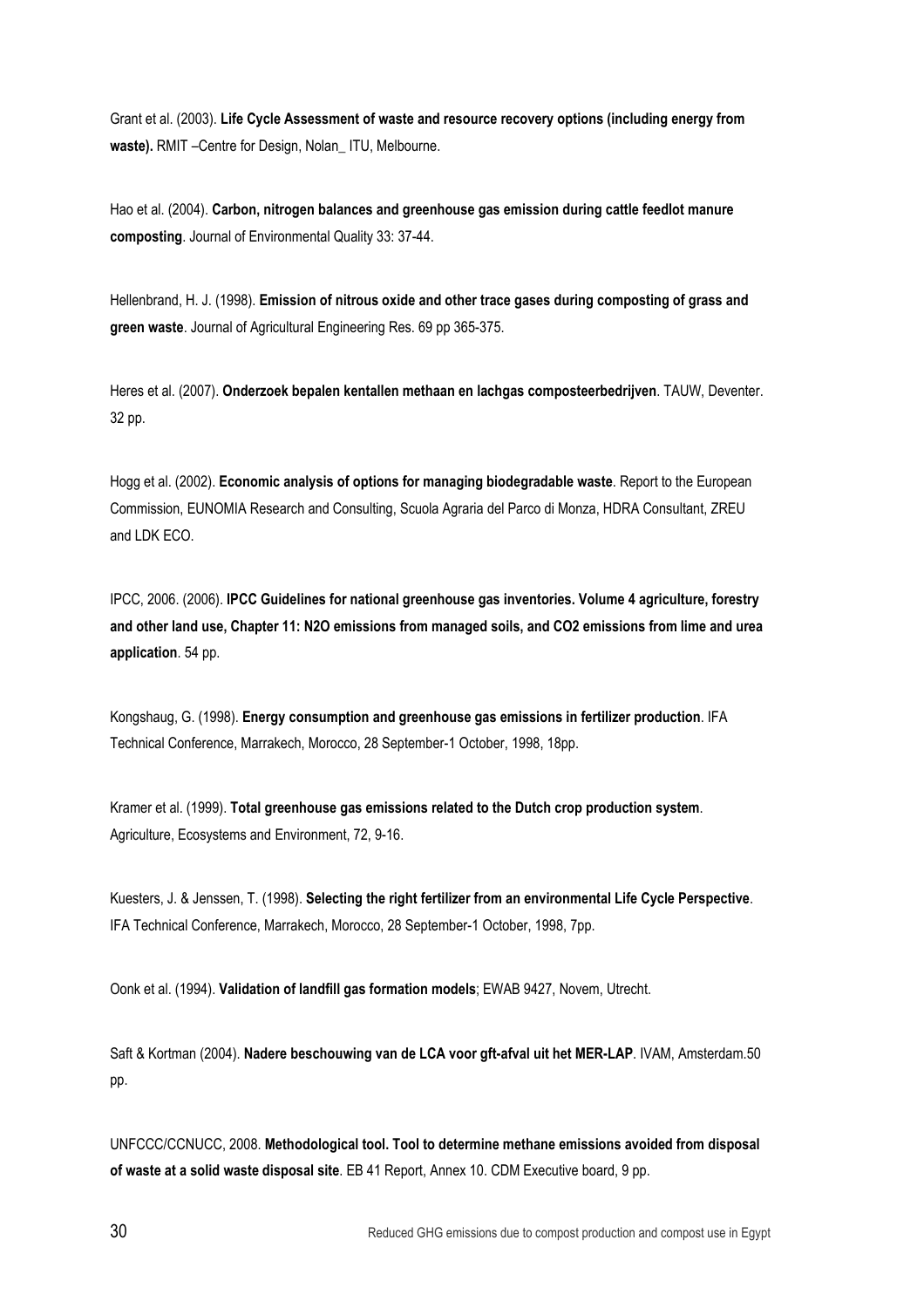Vogt et al. (2002). Ökobilanz bioabfallverwertung-untersuchungen zur umweltverträglichkeit von systemen zur verwertung von biologisch-organischen abfällen. Deutsche Bundesstiftung Umwelt/Ifeu.

Wahba, M. M. (2007). Infleunce of compost on morphological and chemical properties of sandy soils, Egypt. Journal of Applied Sciences Research 3 (11): 1490-1493.

Wanas, S. A. & W. M. Omran, (2006). Advantages of applying various compost types to different layers of sandy soil: 1. Hydro-physical properties. Journal of Applied Sciences Research 2 (12): 1298-1303.

Wesseling et al. (2009). The effect of soil texture and organic amendments on the hydrological behavior of coarse-textured soils. Soil Use and Management 25, 274-283.

Wood & Cowie (2004). A review of greenhouse gas emission factors for fertiliser production. IEA Bioenergy Task 38. Pp 20.

#### www.faostat.com

www.iea.org October 2007. Foreign Electricity Emission Factors, 1999-2002

#### www.unfccc.int

www.unfccc.int/methodologies/PAmethodologies/index.html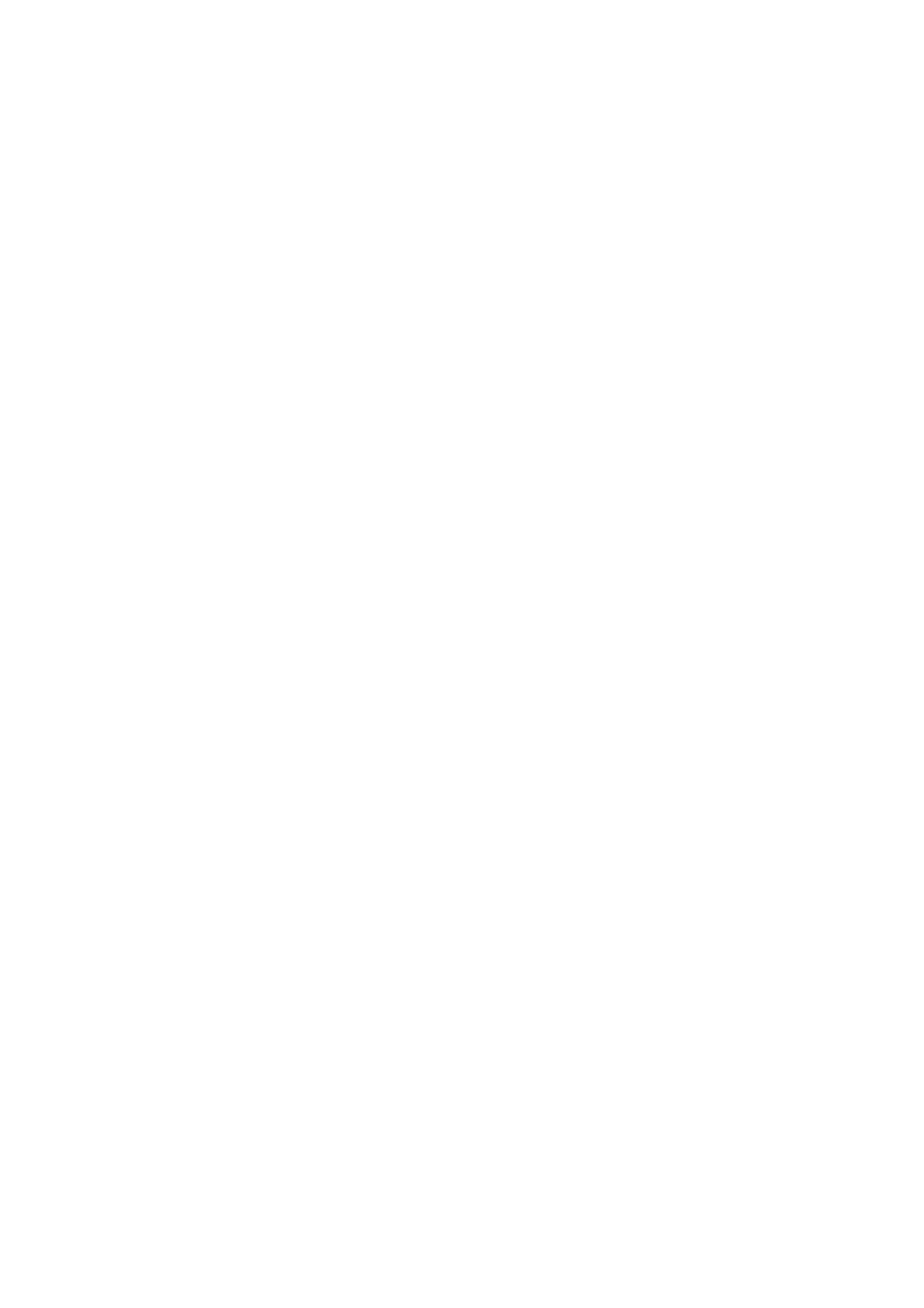## Annex 1: Soil emissions

### Direct and indirect emissions of nitrous oxide

Due to the application of fertilizers, and activities of soil microorganisms, the available nitrogen can be released into the air in the form of nitrous oxide (N2O). Nitrous is a powerful greenhouse gas with a global warming potential of 298, being 298 times stronger as CO2 (IPCC, 2006). In several studies it was taken into account that in the case of compost nitrous oxide emissions are lower than in the case of mineral fertilizers, due to the presence of stable soil aggregates (0,7 instead of 1%) (Saft & Kortman, 2004; Hogg et al., 2002; Vogt et al., 2002, Grant et al., 2003). According to the Intergovernmental Panel on Climate Change (IPCC) direct and indirect emissions of nitrous oxide should be taken into account.

Direct emissions take place directly from the soil due to microbial processes that are stimulated by nitrogen fertilization. Indirect emissions take place later; when volatilized nitrogen is deposited elsewhere and is released as nitrous oxide by soil microorganisms and when leached nitrogen appears in surface water and is processed into nitrous oxide also by microorganisms. While compost improves the water holding capacity of soils (Wahba, 2007; Wanas & Omran, 2006; Wesselink et al., 2009; Gerke et al, 1999), it was assumed that the run-off of nitrogen was marginalized.

The calculation methodology supplied by the IPCC is very rough and not specified for different regions or soil types. This is due to the fact that the microbial processes are very complex. Many parameters affect the microbial processes and the parameters also interfere with each other. This makes it complicated to define site specific formulas for nitrous oxide emissions. The formulas given below originate from the Good Practice Guidelines of the IPCC and are on a Tier 1 level. The default emission factors have been reviewed and changed in order to specify it for the Egyptian circumstances (table 9).

#### Direct emissions

The following formula is applied to calculate the direct emissions from agricultural soils: CO2-eq (kg/ha) =∑ Eij/ha\*EFij\*44/28\*298

Eij=netto amount of N applied by source i on soil type j (therefore volatilized N is deducted) EFij=emission factor of source i on soil type j 44/28= conversion factor of N2O-N to N2O 298= GWP value of N<sub>2</sub>O